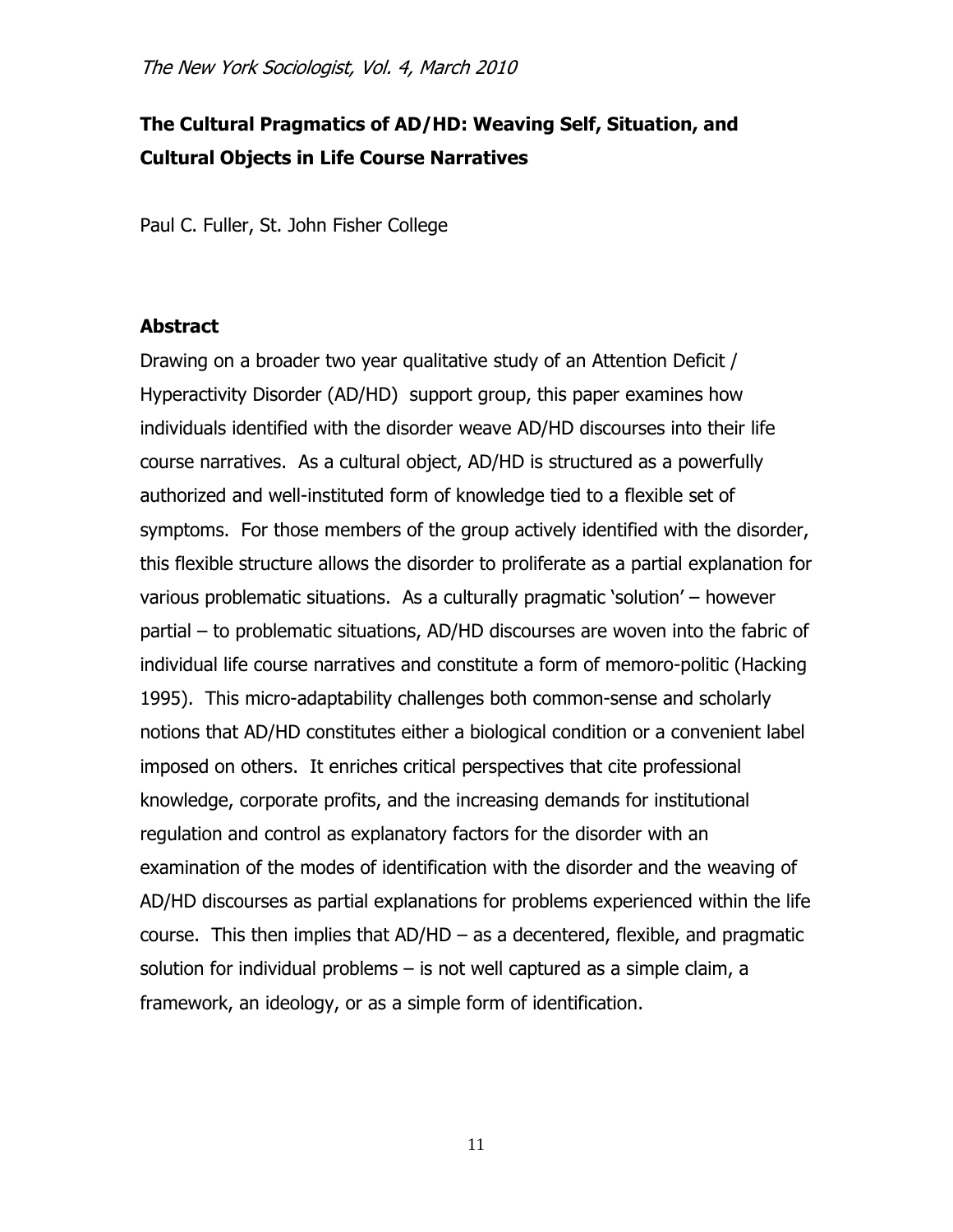#### **Introduction**

This research derives from a broader, two year study of a parent support group (Active) organized around the relatively new diagnosis of Attention Deficit/ Hyperactivity Disorder (AD/HD) that became increasingly popular since the 1980s. I conducted field work of this group from 2002-2004 and modeled AD/HD as a broadly available discursive object (Foucault, 1972) that constituted a flexible form of illness, one that is structured according to competing and variable statements concerning three related domains: i) the causes of the disorder; ii) the consequences of the disorder; and iii) the proper ways of treating and even "seeing" the disorder. The broader study sought to examine how AD/HD discourses were implemented and shaped at the local level and suggested that AD/HD proliferated *because* of its flexibility – statements that describe the cause of the disorder are powerfully instituted while both the stable signs of the disorder and the consequences for those that have the disorder are quite flexible. This structure allows for a wide range of symptoms, signs, attributes, and even situations to be grasped and stabilized by those who identify with the disorder in an "authoritative" manner, because problems are made understandable as the naturalized elements of a "medical" disorder rather than the effect of a disempowering situation.

This combination of flexible adaptability of some elements of the discourse tied to the powerfully authorized knowledge claims were the factors that allowed individuals in the core membership of the group to explain a wide array of problems: the stress of managing dual earner households with children, the gendered division of familial labor, the routines of white collar work, and the deindividuation of their children in various school settings (Fuller 2005). $^1$  In short, AD/HD discourses are both authoritative and flexible. This combination allows AD/HD to powerfully "explain" a host of problematic situations that otherwise

<sup>&</sup>lt;sup>1</sup> For both classic and recent studies of AD/HD that  $-$  individually and together are absolutely formative for any other study of the subject- see Conrad (1976; 2000), Schrag and Divoky (1975), Lakoff (2000), Malacridia (2003), and Rafalovich (2001).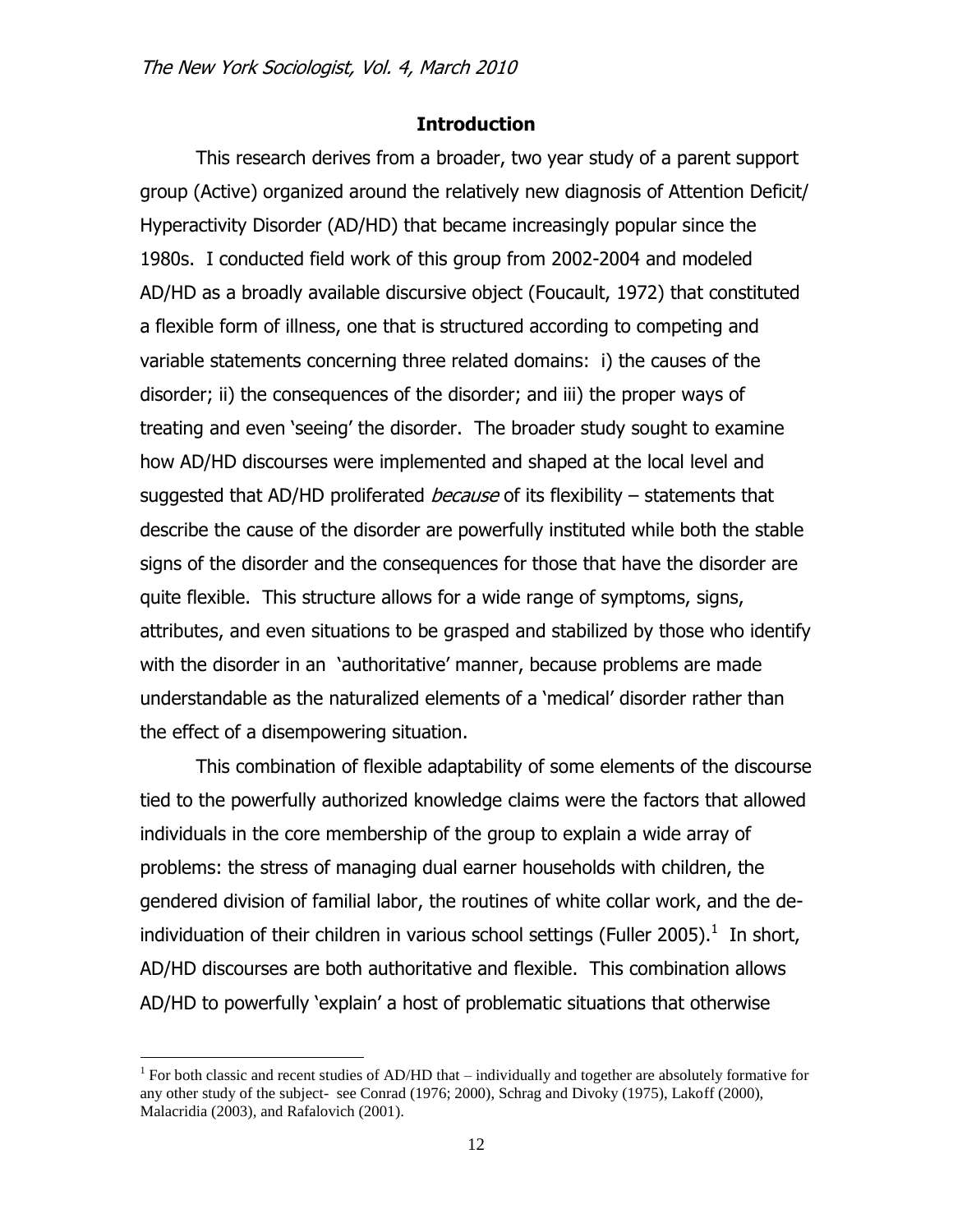would remain unnamed and unarticulated. Yet, the deployment of AD/HD discourses does not unfold monolithically; in fact, individuals identified with the disorder deploy it because it illuminates and explains problems in their lives. The discourse is thus necessarily shaped at innumerable local levels – the focus of the research presented here.

## **Theory and Method: Narrating the Life Course and Weaving Cultural Objects**

Hacking"s recent investigations (1995) into memory ties individual identity to the broader, more discursively available frameworks for shaping an individuals" experience. As memory is recollected, re-experienced, and re-narrated, these memories dovetail individual biographies and available discourses. Memoropolitics describes, for Hacking (1995), the centrality of memory and narration for individual and collective identity. While Hacking's concern is with memory in general and the specific attempts to "regulate" memory through the human sciences in psychiatric domains, Hacking locates memory as a central space for the enactment of relational identities – of self and of collective – that necessarily draws upon and performs selective forms of knowledge and narrative. Knowledge, rather than pure experience, is centrally concerned with memory of the collective type of storytelling that enacts, re-orders, and places past events into a coherent form. While this type of work  $-$  broadly of subjects' narration  $$ is a field in its own right (Somers 1994) , I employ some of these basic devices in relation to participants' narrations of the past. Here, I map the free-flowing landscape that participants communicate in order to discover how they emphasize or de-emphasize life-course moments, how problems are articulated, and the relation of these to AD/HD as a discourse. I do so in order to investigate the entwining of AD/HD within the life course – the narrated, remembered, and 'eventualized' life course of the mothers/parents. $<sup>2</sup>$ </sup>

 $2^{2}$  I utilize a 'loose' or 'thin' set of assumptions common to cultural studies - see Grossberg (1996) in reference to the self and the action of the self through narration that draws upon and thus reproduces other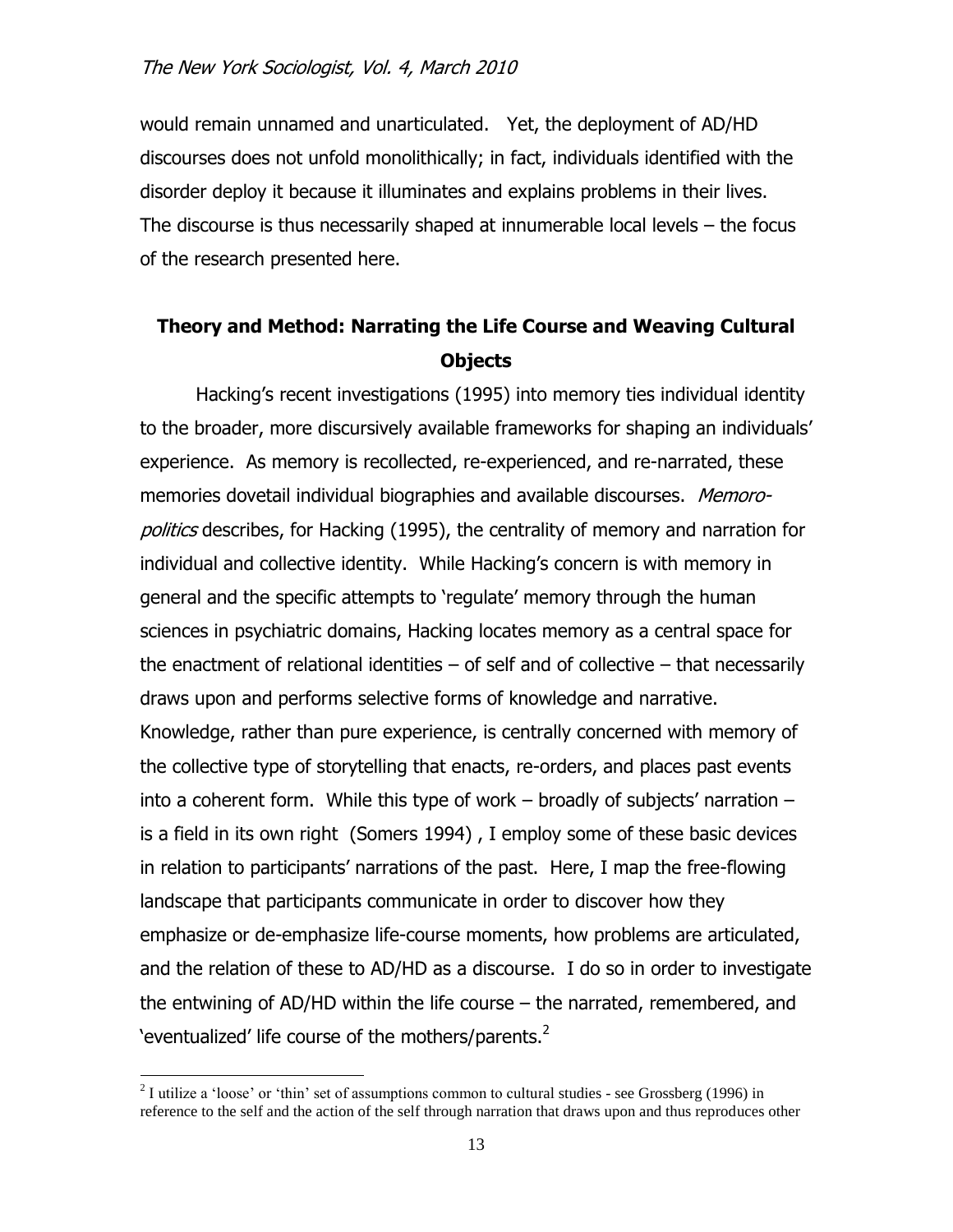The study employed a composite methodology of field work, semistructured interviews, and the uses of secondary data. The field work component of the research was tied to the weekly regular meetings of Active (the parent"s support group) and other sponsored events over a two year period. I conducted two waves of dedicated interviews with core members of the group at a location of their own choosing in order to facilitate the guided conversational nature of the talks. While the field work suggested many themes I sought to discuss, the interviews were also emergent and conversational in tone. I recorded and transcribed each interview and analyzed the text for patterns and thematic consistencies. Quotes presented in this paper are drawn from interview data; however, field notes also supply contextual information.

The interviews follow a largely gendered structure of narration in which women trace their life course events with and through the dominant life course events of the family, while the sole male in the group traces this through the interface of official childrearing and occupational difficulties. The structure of the narratives were centered on major milestones such as marriages, births, the influence of career (of either parent), and events within the extended family. Because the parents" marriages were well established and, on average, well over ten years old, marriage itself was a more distant feature of the landscape of the life course than were the births of children, the contingencies of work, career and business, and children"s developmental milestones in school. For participants, each of these 'familial events' were, in the quasi-natural state of narration, characterized as complex and interwoven with situational and contextual references to extra-familial institutions. Predominately, these extrafamilial domains that were referenced included work and educational career paths; however, religious thought also played a small role. Importantly, the evocation of "family" and "self" as domains are not pure, as they are first blurred

cultural resources. This model is familiar to symbolic interactionists, but is couched within a set of poststructuralist assumptions derived from Deleuze and Guattarian ontologies rather than from a Lacanian psychodynamics.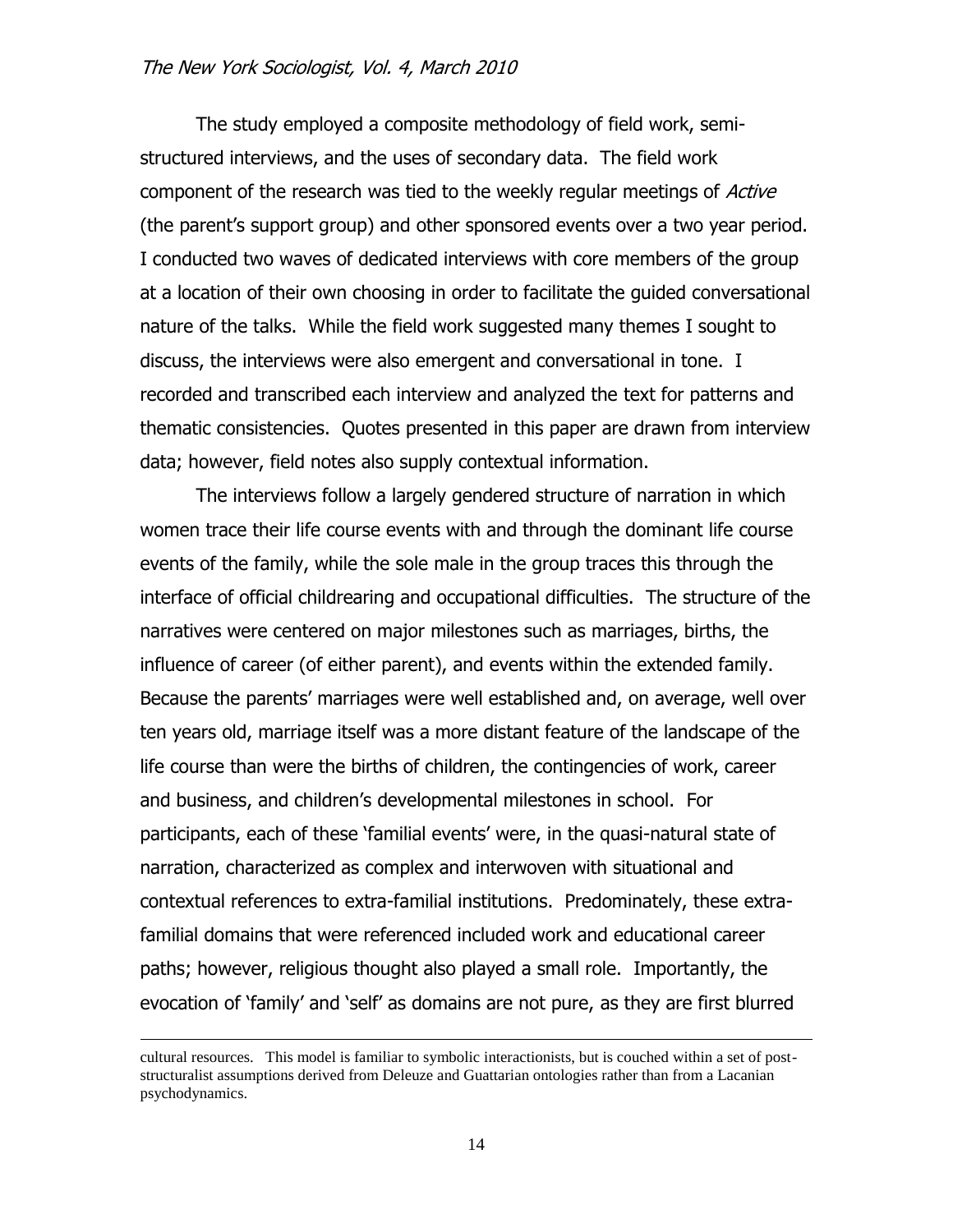together for these participants and then thoroughly interwoven with work and educational issues. For example, Edith cannot discuss her own identity without interspersing an account of her marriage, her children, the difficulties and joys they presented, and the challenges these produced for her.

I find that AD/HD operates as an accounting and a descriptive device in both a direct and an indirect manner. Parents employed AD/HD as a dense type of description and explanation for specific situations. As a description, it provides attributes that describe individuals, while as an explanation, it provides a rationale, a reason, and a tacitly accepted account for the problems that arise from these attributions. It is important to note that, following the currently available structure of AD/HD as a cultural object, the attributes of AD/HD vary quite widely while the bio-genetic explanations for these descriptions are relatively dense, relatively more consistent, and more stable. This is due to the combination of flexibility and stability of AD/HD as a discourse. Stated simply, many heterogeneous attributes are funneled into an explanation or an account that is relatively straightforward. More simply still, AD/HD discourses provide a stable cause in search of its effects.

Empirically however, this is far from a simple pattern. Parents and selfidentifiers deploy AD/HD discourses in complex situations that they experience as problematic: the gendered division of familial labor and the consequential care work this entails, educational bureaucracies that are experienced as frustrating and overwhelming by parents, and various strains, conflicts, and tensions parents have with the community. For parents, AD/HD discourses offer a way of explaining these situations to themselves and to others. In some cases, AD/HD symptoms are the central features of the situation, in others, relatively marginal aspects of the disorder are used to explain the patterns and dynamics of the situation. This is, of course, relatively simple to observe. However, because there is no direct or obvious link between AD/HD and the particular situations parents experience as problematic, on the one hand, and because there are so many available qualities that are associated with AD/HD symptoms, the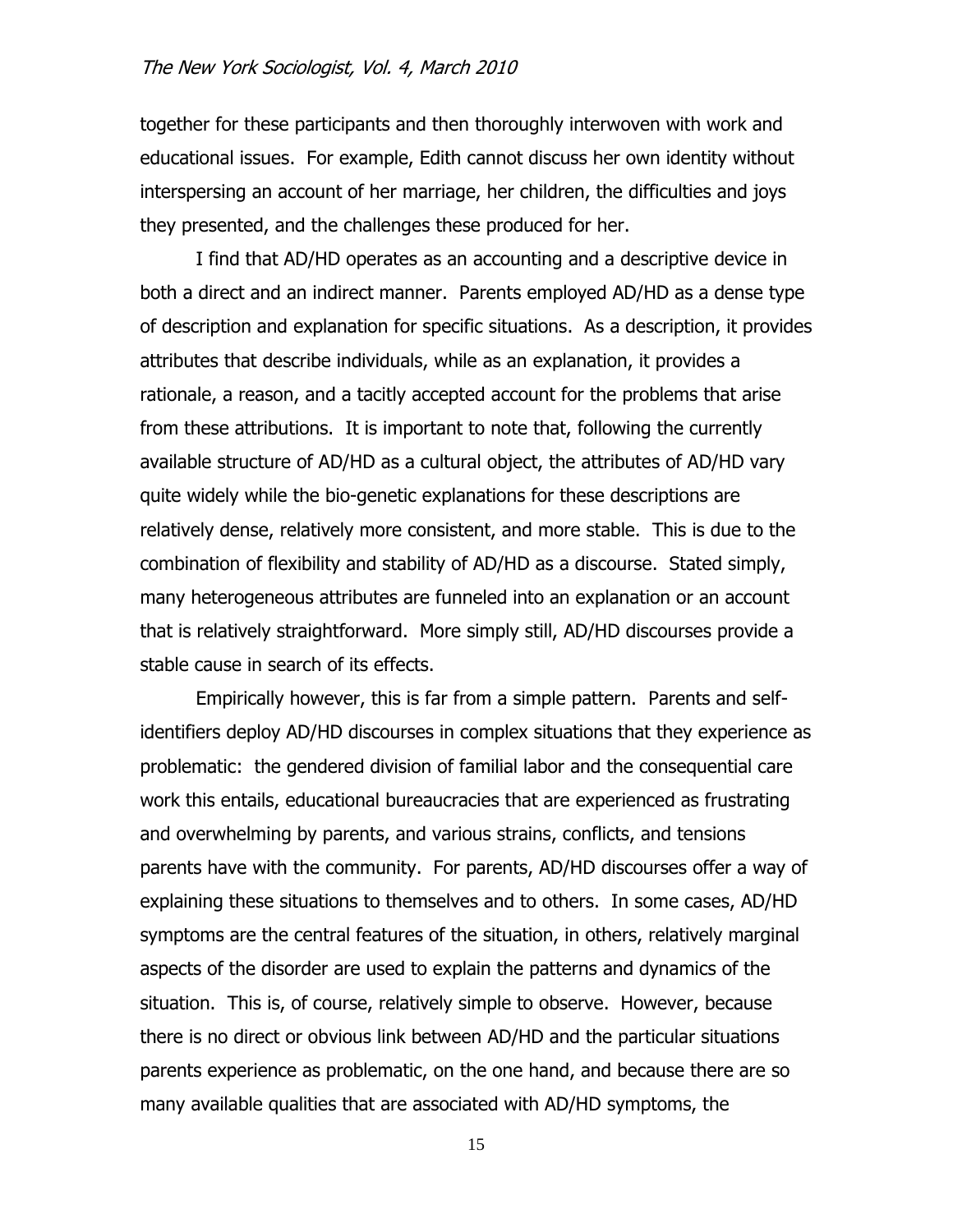application of some AD/HD symptoms to particular situations requires ongoing creative effort on the part of parents. Parents grasp AD/HD as a mediator of these situations, yet these situations are neither prefigured nor predefined by the broad availability of AD/HD discourses.

This is to say that the deployment of AD/HD within participants' narratives is a deployment of AD/HD as a discourse, which obviously is a reproduction of this discourse. However, this deployment necessarily takes on the hues of the situations participants face. The reproduction is therefore not pure, but in a state of constant mutation. This leads to an examination of the contexts within which that mutation occurs, a context that cannot be divorced from the object itself. To state this simply, the *pragmatic* appeal of AD/HD discourses for those identified with the disorder is precisely the flexible explanation for a whole range of problematic situations. Likewise then, the analysis of AD/HD discourses must take these situations experienced as problematic into account – these contexts help explain what AD/HD discourses are. That is, to grasp the fully *pragmatic* appeal of its uses, its deployments, and the dangers associated with it, the form of AD/HD discourse must be analytically combined – contaminated, one might say – with the social context in which it is deployed and with the individual identity navigating this context.<sup>3</sup>

AD/HD discourses emerge in a situation specific form: they *mediate* other relations as they are deployed, yet do not necessarily extinguish other accounts. Below, I examine two member's life narratives and selectively highlight two broad types of mediation: 1) global and largely tacit attributions of AD/HD symptoms that explain the composition of the self and its challenges, and 2) partial and indirect attributions of AD/HD symptoms that are flexibly associated with other compelling explanations for explaining certain problematic outcomes.

 $3$  To remain at the level of form, as both orthodox structuralism and traditional determinisms does, is to remain at the merely tautological level of analysis. Deleuze makes this point forcefully in *Logic of Sense (1990).*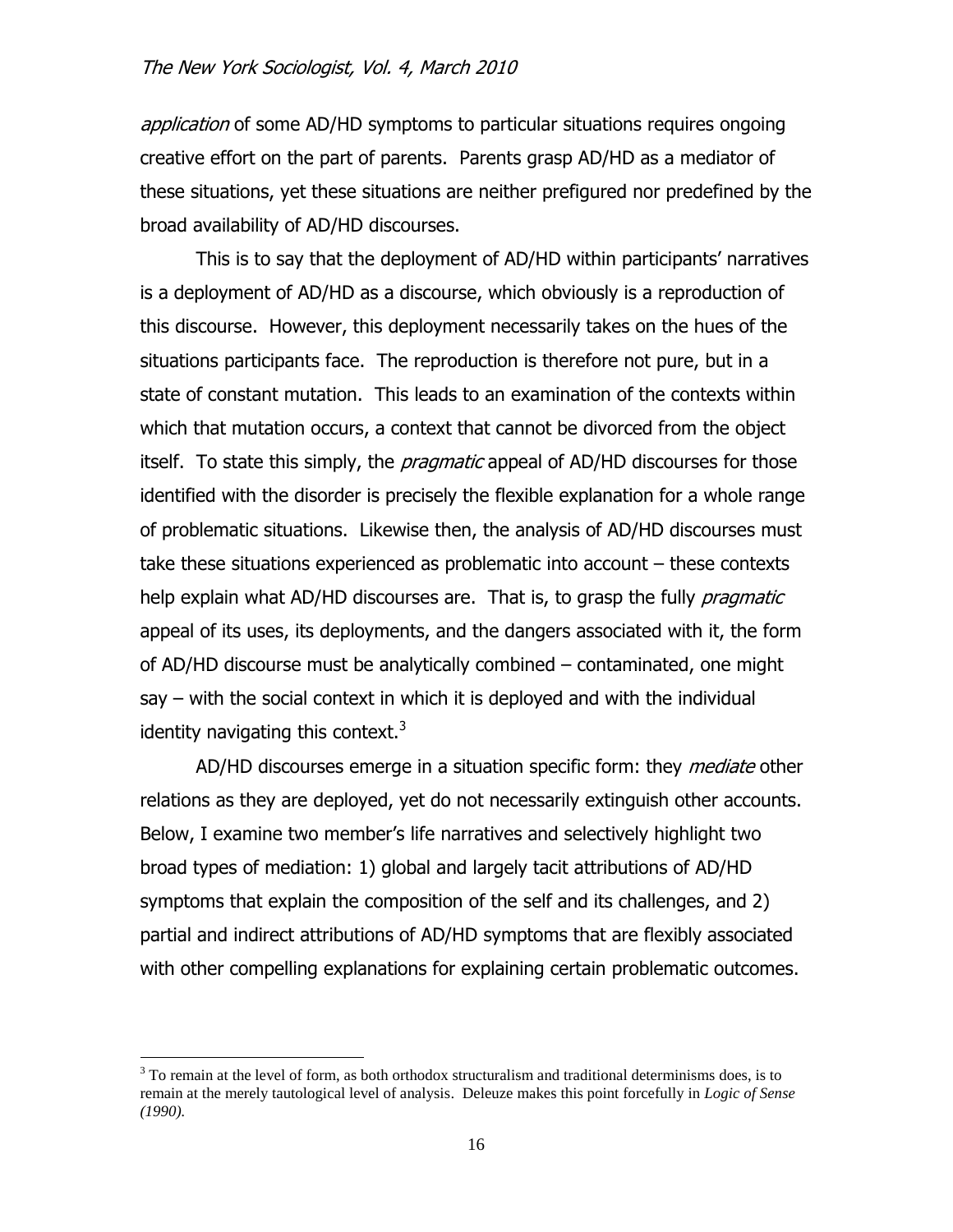$\overline{a}$ 

## **Edith Nelson: Accounting for the Gendered Organization of Family**

Edith – a central figure in the local AD/HD community – represents her life course experiences through the central motif of family and family problems.<sup>4</sup> Edith recounts an extensive education that included two associate degrees, yet despite this, as a mother of three in her 40s, she is currently not in the paid labor force. Her husband is a successful businessman. In relation to the disorder, Edith is both self-identified and officially diagnosed with AD/HD, and both of her sons Ken and Nick are as well. Her daughter, Alexandra, is not.

Edith is a central figure in *Active* as the initial organizer, visionary, and widely respected leader of the group. Edith is both highly skilled, charming, down to earth, eloquent, and quite generous. She demonstrates a sincere passion in her engagement with other professionals and with group members. Over the course of my ongoing two year association with her, I noticed that she began referring to herself as a "quasi-professional" as parental groups and local work shops focusing on AD/HD increasingly called upon her to address their groups. This places Edith in an ambiguous situation, for she mobilizes a very real anger at incompetent professionals even while she herself has access to and support from the local University center on AD/HD; that is, even while she herself is one of the most "professional" amongst the parents she is also among the most critical of professional dominance. This ambivalence in status is perhaps best captured as a 'lay-expert.'<sup>5</sup> Edith is, without question, the leader of the group, and professionals and other parents involved in the group hold her in

 $<sup>5</sup>$  For a critical review of the concept of 'lay-expert' in the sociology of health and illness, see Prior (2003).</sup> Prior argues that the term itself is an oxymoron that dangerously conflates different types of knowledge expert knowledge is theoretical on the one hand, while lay knowledge of illness is experiential. I disagree with Prior's critique of the analytical use of the term – it necessarily devolves into a form credentialism because the focus is upon "actors" and not upon knowledge itself. Due to this "actor/author" centered approach– the emphasis is on professionals rather than knowledge. The complimentary approach I adopt – from the new sociology of knowledge – emphasizes forms of knowledge and their dispersion and modifications across authorized subject positions – professional and lay alike. Both approaches are complimentary, the important focus on professionals is maintained while sensitivity to the multiple sites of the circulation of knowledge also emerge. Thus, from the new sociology of knowledge – the concept of lay-expert makes good analytical sense.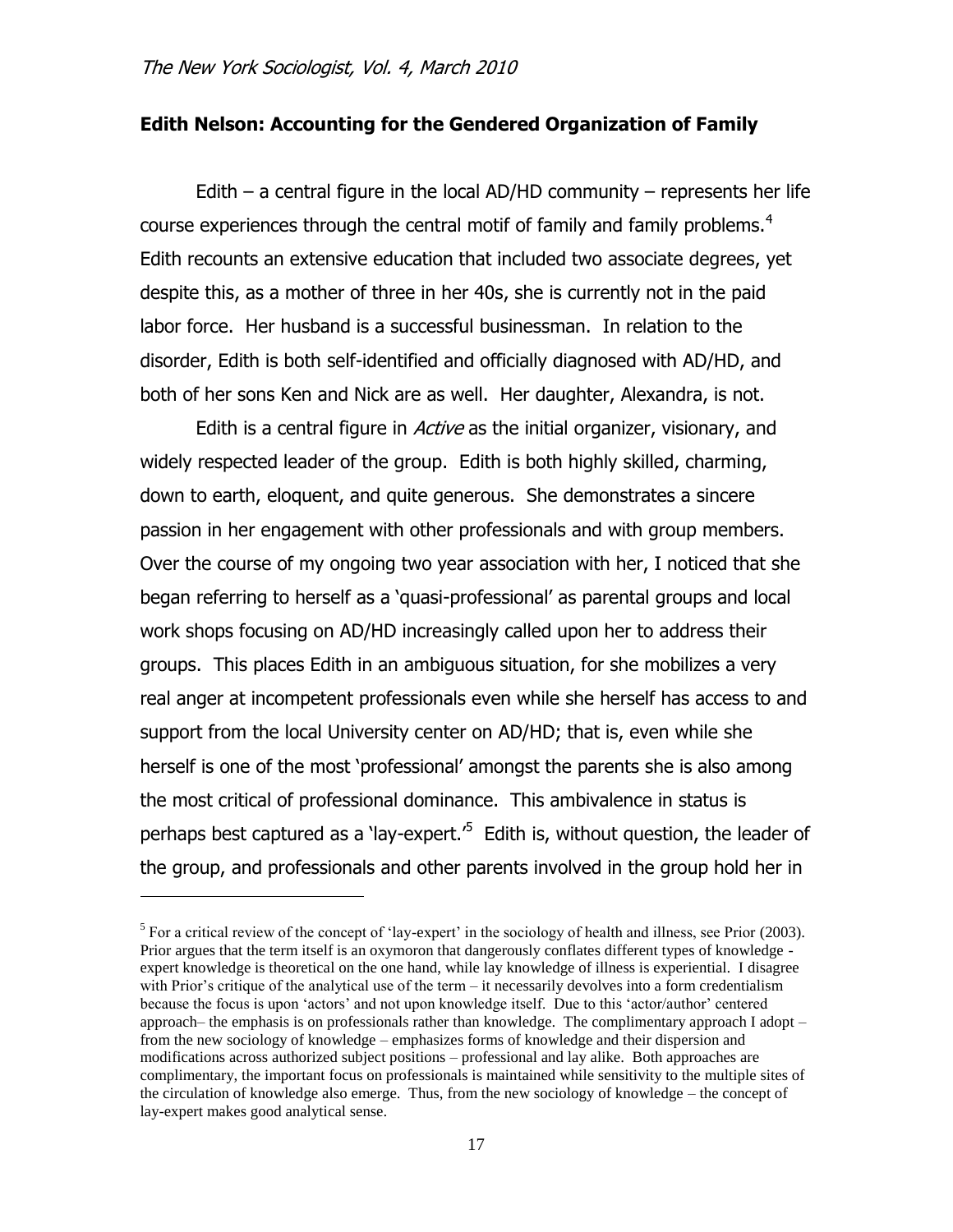the highest esteem. In short, Edith is highly skilled and demonstrates a highly effective set of leadership skills.

Recently however, Edith decided to "test the waters" and re-enter the paid labor force. In the process of setting up a second interview, she requested my assistance in updating her resume, a task that she had been uncharacteristically delaying for some time. In general, Edith appeared nervous and somewhat intimidated about re-entering the paid labor force despite her local experience and leadership skills. She identified the reasons for this homemaker and activist positions do not generate a formal paper trail that is easily codified in a resume. One consequence of this was the development of an increasingly acute status of anxiety that led to her increasing self-identification as a "quasi-professional:" a liminal status situated between a lay-person and a professional. Edith – and likewise many other women in the group – is thus situated in the borderland of paid and unpaid labor, and of formal and informal expertise.

#### **Edith's Life Course Narrative**

 $\overline{a}$ 

 Edith, in the brief portions of our open-ended conversations, accounts for this exclusion in the narrative structure of her life events. These are constructed at different levels - a chronological level and a relational level. They are intertwined, but the latent sense that emerges is that of Edith"s exclusion from the 'public' sector.

The first accounting in the life course emerges as a global attribution of AD/HD qualities, self identified and diagnosed, that are offered as quasiaccounts. $^6\,$ 

Paul: Have you, have you been... to, to college??

 $6$  Interview segments will use "P" for "Paul," and "EN" for "Edith Nelson" after the first use of each name. Simple parenthesis  $-$  "()" - will indicate terms that are slightly garbled in the transcript and which were "best guesses." Boxed parenthesis – "[]" – indicate both contextual gestures and minor conversational supports.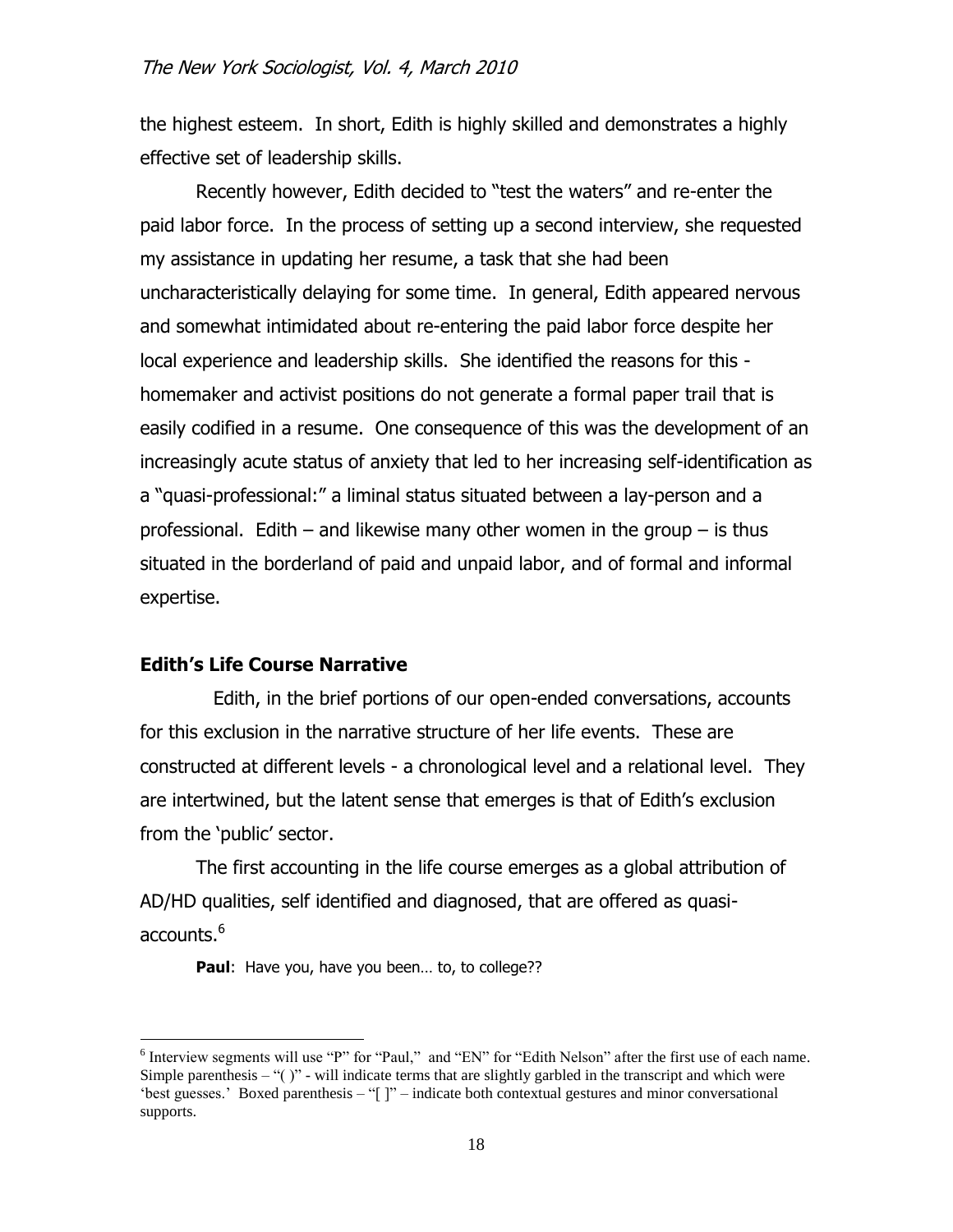**Edith:** Yes, I have but... I've got a couple of degrees. I have an associates in classics – I told you I was also diagnosed – you know that right? [**P**: nods yes] Yeah.

**P**: Ok.

**EN:** I have an associates in criminal justice, I have a year of political science, I have a bachelors in elementary ed, but, the elementary ed. Came in, it was right after we got married, I went back to school, and we had an (agreement) that I would finish up with school, but uhh, I enrolled in Local State<sup>7</sup>, and shortly after getting accepted I found out I was pregnant with my daughter, my first one. So, I already had an associates and some credits in some other stuff like that- so I had basically two years in the core subject areas, pretty much for the core subject areas. So, went for the one semester, took a semester off when she was born, went back to school, and [*inaudible*] basically did it in three years going part time, working around with parents, stuff like that.

Here, Edith invokes her diagnosis as if to account for her disjointed educational

record. The fact of achieving a diagnosis here competes with marriage,

childbirth, and agreements with her husband as a type of indirect explication.

AD/HD and the achieved diagnosis emerges as a type of alternative, parallel

explanation with no description – a density wound within a problem space.

In the same segment, Edith continues:

**Edith:** ...basically did it in three years going part time, working around with parents, stuff like that.. And uhh, ended up taking, went to the professors and said I needed to take my finals a week early, my husband and I have a business trip over to Europe. So, you know, they were all really kind about granting me, you know giving me, at that point I was uhh an honors student, I was on the Dean's list, I was in the uh, in the uh, the honor's society… for education. I was, up until that semester I was set up with a 4.0. And then I took math... [*laughing*] **Paul**: Oh-ho.

**EN**: ... and then I took a children's development  $-$  I never, I understood the math, I never understood why I couldn't get above a C in that children's, but I loved the class. Loved the class. I never understood why the professor would, the test would, no matter how many notes I would take, she would, would test inconsistently. Any even off the wall comment she would make in the class. **P**: Interesting…

**EN**: And you just, you know, you didn't know everything and you had to know everything.

**P**: Yeah.

**EN**: You had to know everything that was in the book and everything she ever said in class – you had to have all of it down and I couldn't, I just couldn't handle it. And, I uh-I-uh, … developmental psyche was something I never figured out ... Math I now know [*light giggle*].

**P**: Ah.

**EN**: Math came out in the testing, in the psychological testing, you're in your LD ["learning disability"] when it comes to the math.

<sup>7</sup> Pseudonym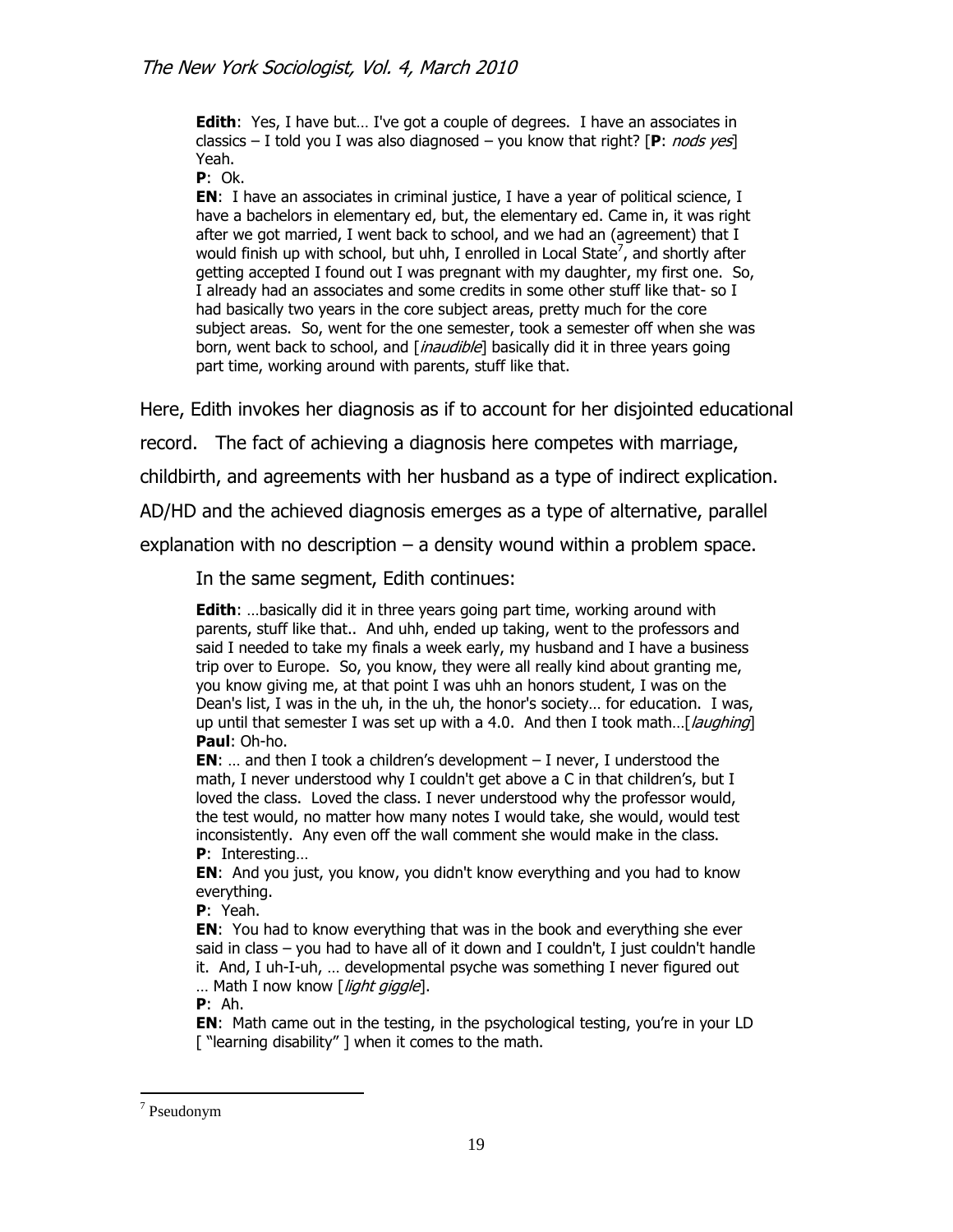Edith weaves two sorts of accounts together to explain the transition from perfect college grades to less than perfect grades – a situational explanation related to the children's development course and an intensive explanation related to the math course. There is an economy of explanation that arises in the reference to the math course. "LD" requires little further explanation from Edith and we tacitly assume to understand it as such in our conversation. Indeed, it is so tacit it is somewhat humorous, and as humor is always a play of boundaries, the boundaries here are those of an obvious revelation, a "what we all know" but "don"t say" to be the case.

This stands in contrast to the account of the children"s development course – here Edith offers a more complex narrative of inconsistent testing and the relation of self to this testing. Here, Edith also enacts another boundary that is more consistently moral: the relation of 'trying', even of failure "and I couldn"t", related to "inconsistent testing." All these terms and their relations compose a complex set of evaluations that constellate doubt ("never understood why"), claims ("inconsistent testing"), moral struggles ("no matter how hard I"), and failure ("I didn't, I couldn't"). These evaluations are unstable accounts that weave the moral self and the situation even when these are taken as simple statements unrelated to broader contexts.

The two accounts that emerge contrast significantly. The first entails an extended explanation constellating ambiguous and even slightly dangerous relations of self to situation. The second: a compact, intensive, and objectively accredited knowledge ("the psychological testing") that provides sufficient confidence for humor.

However, the broader contexts within which these statements emerge are also factors, as the children"s development class is problematic in light of her current "quasi-professional" position within the field. Finally, it is important to note the *exclusion* of other factors in this account: full time childcare and Edith's responsibilities as "homemaker." These exclusions return in later portions of the interview, but indirectly so, and then are only brought to light through the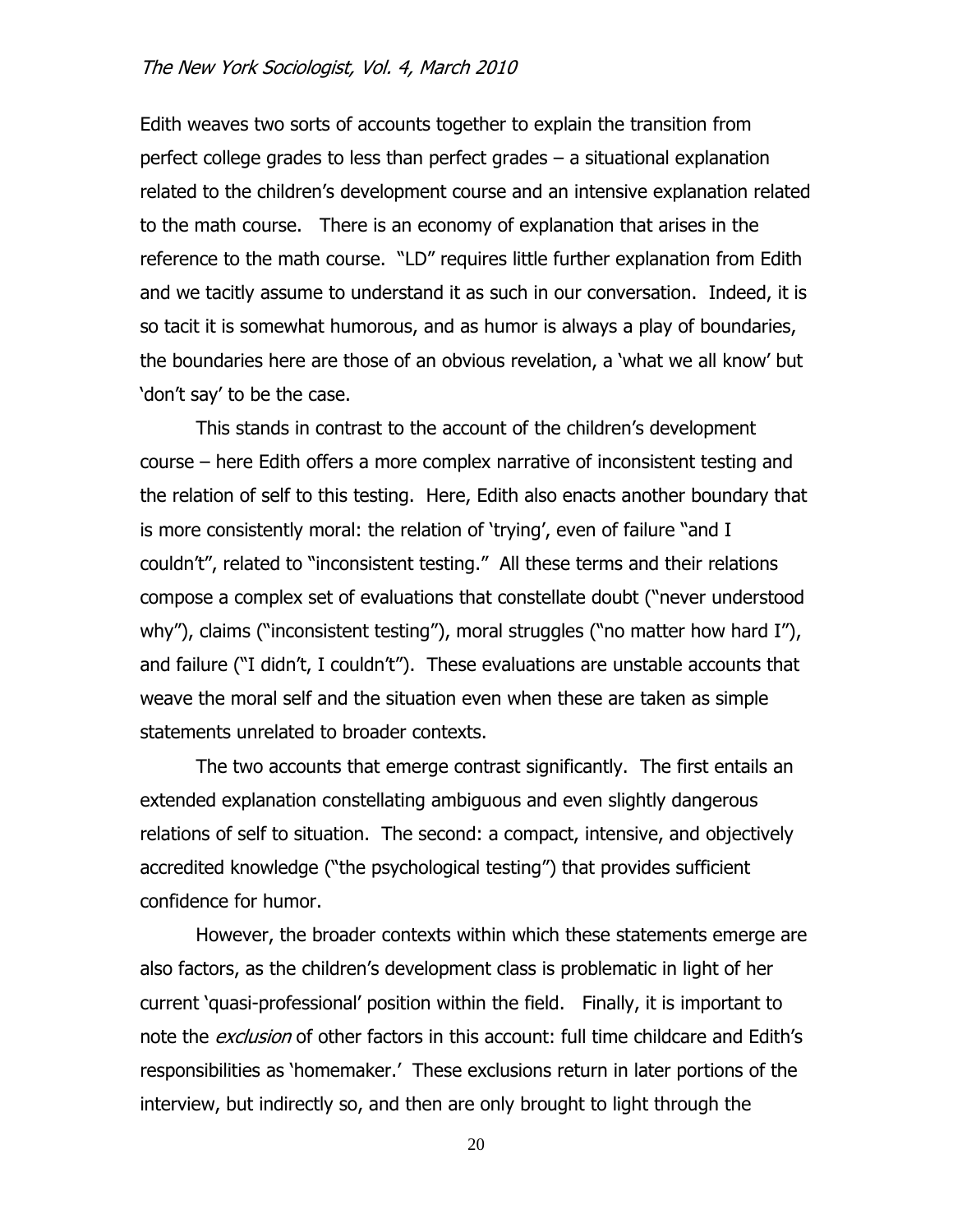vocabulary of AD/HD. The exclusion of the gendered division of labor as an explanatory factor in this problem space is a concrete operation, however, because childcare issues compose the chronologically linear backdrop against which Edith's educational and work trajectory is defined. Continuing in the same segment:

**Edith:** Math came out in the testing, in the psychological testing, you're in your LD then it comes to the math. But, I took the exams and then, the day before we went over to Greece I found out I was pregnant with Nick, my second, and then, we were gone for almost two weeks and when we came back - my father in law died the day after we got back from our trip. And it was very unexpected. Very sudden, very unexpected, my husband is the oldest of four kids and at that time he was involved with the business at one of the levels… and it just, his father at that point had been discussing retirement and how the company would be re-arranged with that, but it just accelerated everything tremendously. **Paul**: Uh-hum.

**EN**: So, my husband was thrown into more leadership roles at the office and much more responsibility – and the divisions were really becoming clear at that point, were beginning to unfold, and uh… Nick was born, and four months after Nick was born I found out I was pregnant with Ken. That was a real surprise. **P**: Wow.

**EN**: And so, you know, up until that point, it was kind of like: ok, you know, one or two kids, we'll just wait until they're in school, wait till they are five  $-$  I'll go back for my masters. Go back and work on my masters, and then I'll be able to teach when the kids are in, you know, that was more or less the game plan… And then, I got pregnant with Ken, which was an unexpected pregnancy. **P**: Yeah.

**EN**: And, uhhh, said ok, so we wait a little longer, and then some of the problem surfaced with Ken when he was two and three years old. So, it was after that, it just got the point where the business was going really well at that time, there was no need for me really to go out and work, and with the problems with Ken, it would have been much more difficult – [**P**: Yep] to find child care, to make the arrangements on that, to even control it with three kids, at that point, and two pre-schoolers, and one, you know, one's hyperactive, and the hyperactivity shows, it was clearly showing by the time he was two. And, you know, by three we were starting to look for professional help with him.

The sequence of child-births and child care help contextualize Edith's exit from undergraduate college and the deferment of graduate education and career plans. In this set of accountings, a complex of situational factors – husband"s success, financial need for employment, child-care arrangements, an unexpected pregnancy – describe Edith"s deferred career goals. They find their apex however, in Ken's hyperactivity, which operates as the center stone in the arch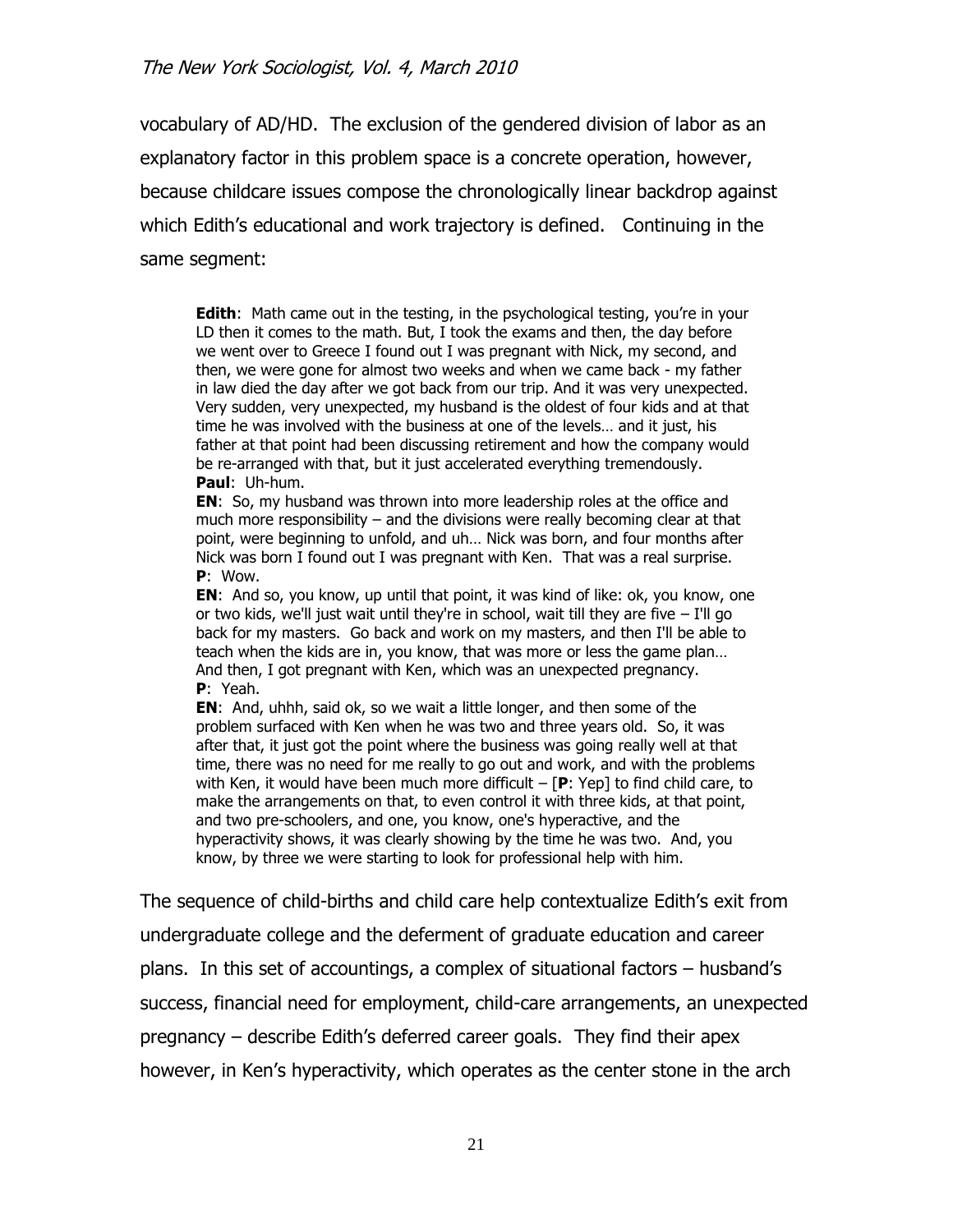of this problem space. AD/HD here, operating in a hegemonic capacity,

organizes all the other factors.

Edith is also influenced by other forms of accounting, specifically liberal feminism. Yet, the feminist concepts Edith is exposed to and recounts appear far too hazy, even if they are 'accurate' in some minimal sense.

**Edith**: And it was pretty funny cause, I remember, at this time I was real, I was real involved in a lot of things within our church and within the nursery school and the things, and we had a female priest, and we're, we're raising the kids Episcopalian - I was raised Roman Catholic, we're raising the kids Episcopalian - and we had a female priest that I became pretty close to. And this woman was a little, not much older, way ahead of her years, always was very involved with women's rights and just, always at the forefront of you know, yelling at me, you know: 'oh you're just too, you take things too easy, you think that everything is ok now, you still have a long way to go, you've got a daughter you've got to protect' – and she was right. You know, she (was right). **Paul**: (Interesting.) **EN**: Right, right, and were just getting a little too lazy here, you know, you think

that you know, you think that because you have certain rights now, that everything is ok – but it's not ok. [**P**: Yeah]. And she was, she was absolutely right about everything that she said. And I can remember sitting in her office and talking to her, and she said, uhhm, she – she made a comment, she mentioned something like, well you know you don't have to go through with this pregnancy if you don't want to – and I said I know, I'm fully aware of that, I said that's not the issue. And I said, and I was joking with her, I said: 'com'onn , look at the other two kids, look at how well their genes are mixing, they're too cute, they're really adorable you know, it was just like, and you know, so it's unplanned – you know, not the end of the world. I come from a family of seven kids, so to have three was not totally outrageous [**P**: Yeah, uh-huh] you know, or anything like that.

Edith"s discussion accounts for the "unplanned" pregnancy, with Ken, and her rejection of the abortion gently hinted at as a possible option. It is clear that the pregnancy was perceived as a major interruption of planning. But what is interesting in Edith's account is the bio-genetic ('look how well their genes are mixing') agent of causation (Conrad 1999) – a form of 'non-human agency' as Weinberg (2000) demonstrates in the case of addiction – that is used to account and justify carrying the pregnancy to term. This bio-genetic causation is also the grounding for AD/HD discourses and this mode of attribution is clearly tied, in a backwards fashion, to the deployment of AD/HD. As a remembered mode of justification, this bio-genetic causation competes both with a form of liberal feminism and a traditional Catholicism. Edith's engagement with feminism is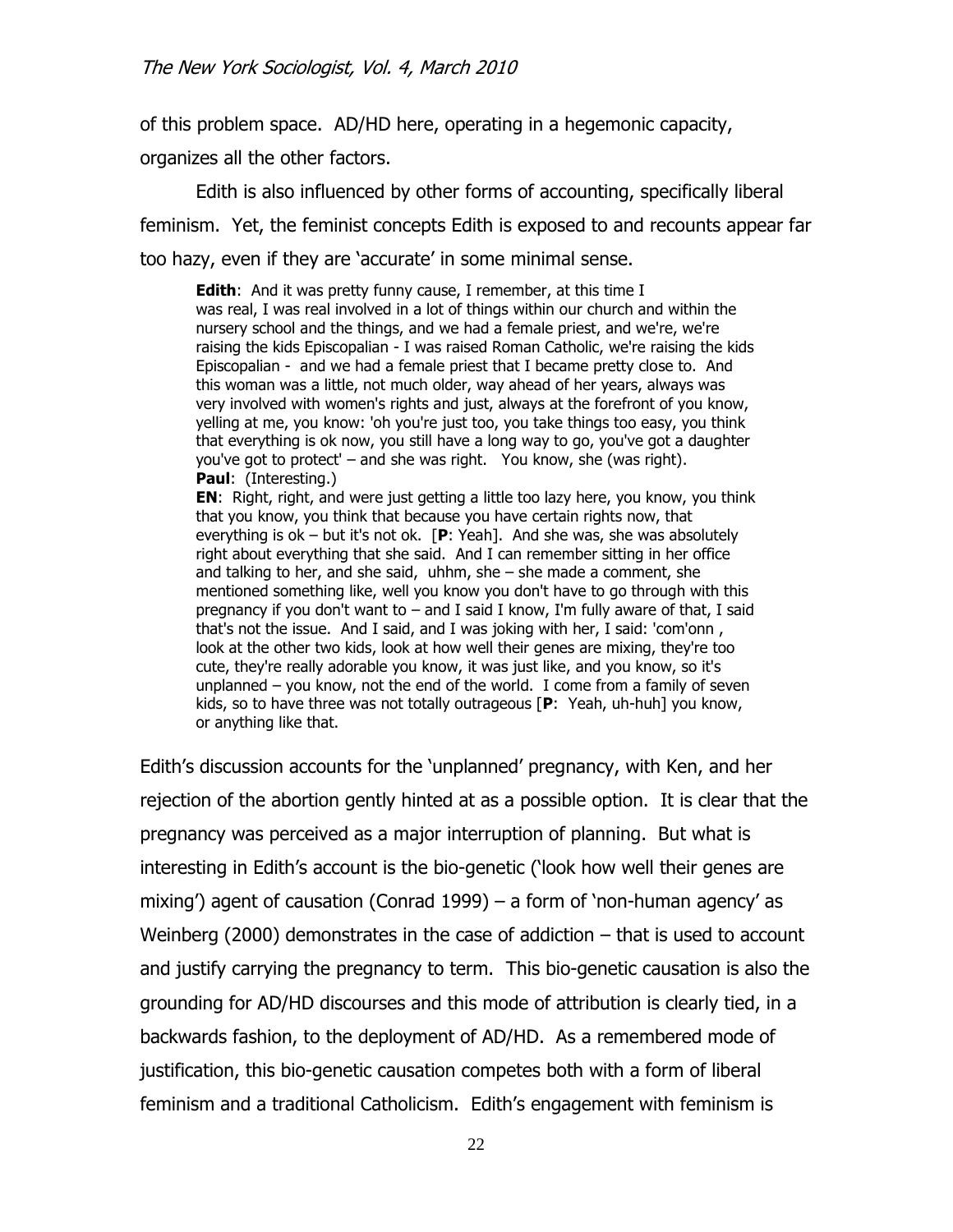actualized at altogether different levels of doing and feeling rather than that of accounting. For example, in describing the origin, dynamics, and genesis of the AD/HD support group she helped to establish, Edith speaks passionately about the support, the friendship, and the specifically gendered sets of experiences that are made visible through the *Active* group. Edith's incipient feminist orientation is, however, only a distantly available accounting device relative to the primacy of the bio-genetic accounts.

Finally, Edith"s life event narratives, punctuated at certain points by the deployment and dispersion of the AD/HD attributes, lead directly to a description of her childrearing in the early year"s of Ken"s infancy, the period prior to her seeking "professional help" and her involvement with AD/HD. The tone that is established here is one of entrapment, though this is not a term she explicitly uses. The sense of entrapment emerges through two related avenues: first, the very necessity of accounting for her housewifery in the context of an open-ended interview itself indicates that "something" is amiss; second, an interrelated set of descriptions, ostensibly neutral in their face, combine to form an implicit sense of frustration. The sequence of childbirths, intermittently described, locates her first child, Alexandra, as relatively stress-free, while minor difficulties are attendant on the second, Nick, and the soon to follow third, Ken. Here Edith recounts one aspect of this parental relationship, the literal weight she carries with her second and third.

**Edith**: He was such a fat kid, he was a big kid, he was a big baby at birth, he was a little over nine pounds, always maintained a very high weight, and he was just so… he was the classic chubby baby, (uhm), he was so chubby. And he didn't walk until, almost toward the end of my third trimester with my pregnancy… so here I am pregnant, and Ken is born early September, and I'm going through a very hot humid summer and I'm still dragging this kid along. Literally having to carry him everyplace, heavy, I think he was maybe close to 25 pounds at that point, which was a big kid, that was a big kid to have to be carrying. And then, until he started walking, then that really eased up a lot of you know, him being able to be a little more independent. It was more difficult for me with Ken as a newborn, and Nick being two and a half and still demanding a lot of attention and someone in that, for him, the terrible twos (uhhum). You know, and then having a newborn there was just, uhm, I was frazzled, I was just frazzled to death.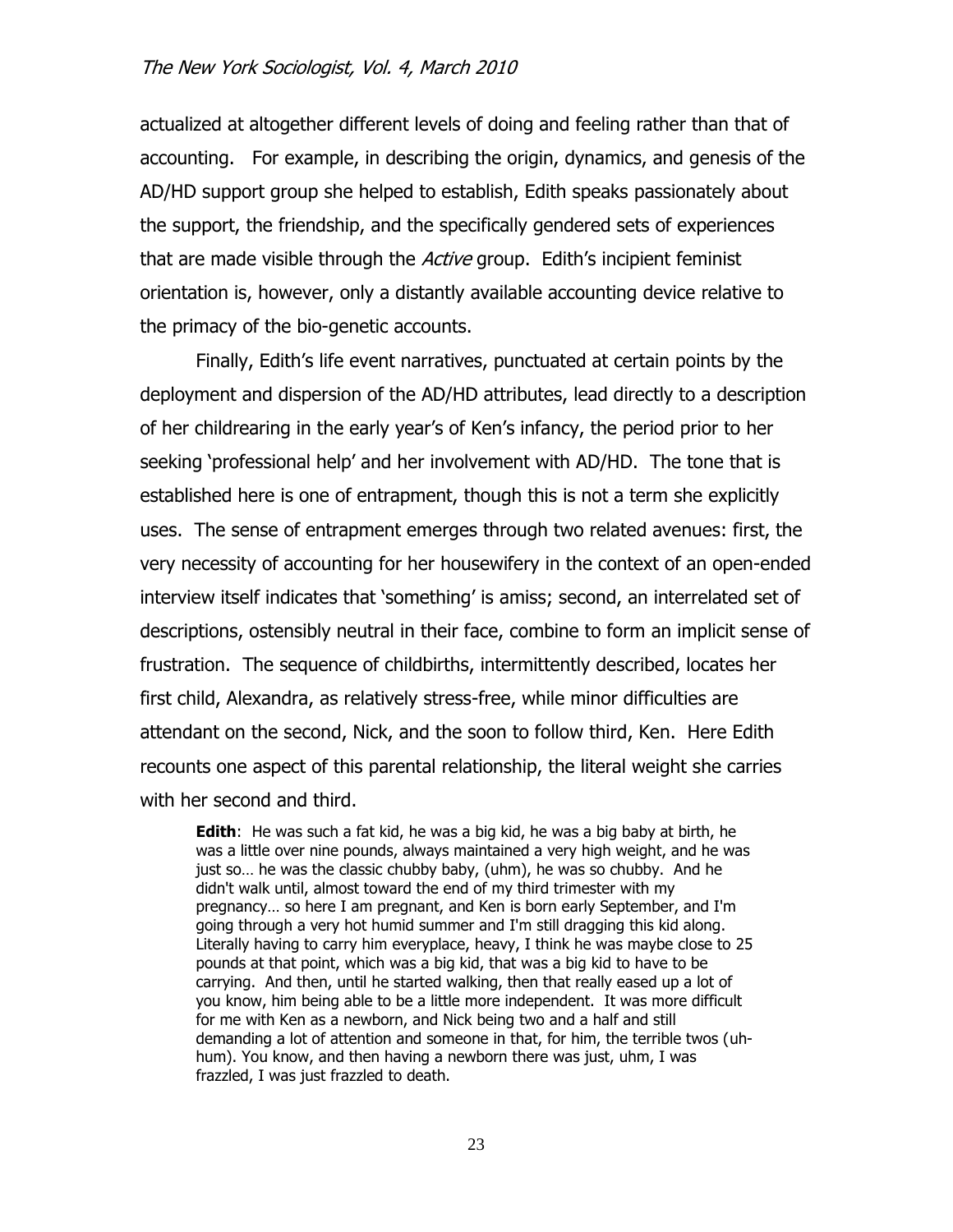Childcare became another issue, tied to the need to constantly breastfeed. Edith recounts how a situation conjoins these themes – a business trip that provides a "wonderful" opportunity is tied to the need to bottle feed the children.

**Edith**: At this time, back in the mid-80s, we had a lot of business trips that would come up. And they were fabulous opportunities, Alexandra was only about four months old and we were given a trip to California with Bill"s partner and his wife. [**P**: Oh really]. I was just like, we gotta go, I've never been up to California.

Yet, more poignantly Edith describes the intersection of this "wonderful

opportunity" with the need to continue nursing.

**Edith**: Ok, so I started telling you about uh … something sociological…. I was going someplace with Alexandra. I nursed the kids, and her I nursed till she was about a year, but I nursed all of em, but I was able to take that break for the business trip and then go back to it. Poor Bill's partner, because I had to express milk the whole time I was gone so I could come back and continue nursing [**P**: Yeah], I don't know if you know too much about this stuff. [**P**: No I don't actually, but…] Ok, we wont go into a lot of details. [**P**: No, it's ok… ] Uhh, well a anyway, I had to express milk just to keep the milk flow going because we were gone for five days.

**Paul**: Ok.

**EN**: Right, so we stopped at, we were driving down the coast and we stopped for our break… and it's like, guys I'm going to pump you know. I had to stop at this one place that had a (butchers) or someplace like that, and  $I - ha$  (*laugh*) remember, seriously when Jerry saw me, Jerry's the partner, he said something like: 'oh I love these cookies, you gotta try these cookies – and that was before they came out East and all that, and they were served warm, and they were really good. Uhh thanks. So, we were going in, and I think uh, and it was just kinda like a joke that no one realized all the things were saying to him: 'ok, do you want a couple of chocolate chip cookies, do you want some milk too?' And he just looked at me, and his mouth fell open, and it was kinda like, ha ha [laughing] well what kind am I gonna get? [Laughing] I just, I remember, it was just such a joke. And we still laugh at it because it was just, just you know, it's like: 'no Al, your not getting...' Ha, ha [*laughing*].

**P**: [*Laughing*] It's like something on Seinfeld.

**EN**: He had to have something cold. Ha, ha, ha. Yeah, it was funny. [Laughing] [P: Laugh]. Poor guy was a little uncomfortable with that because I don't think his wife nursed her kids. [**P**: Oh, uh-huh]. But, uhm, and that was where the stress came in too – it was part of it was because I was nursing, and then, like you know I'm nursing Ken and Nick's getting jealous just because I'm holding the baby as long as I am and I'm playing with the kid. You know, it's all part of the home nursing and the whole feeding process that goes on with them.

Edith here returns to humor – a boundary shifting humor that falls classically under Douglas's (1966) concept of dirt. Breast milk is here dirt  $-$  dangerous in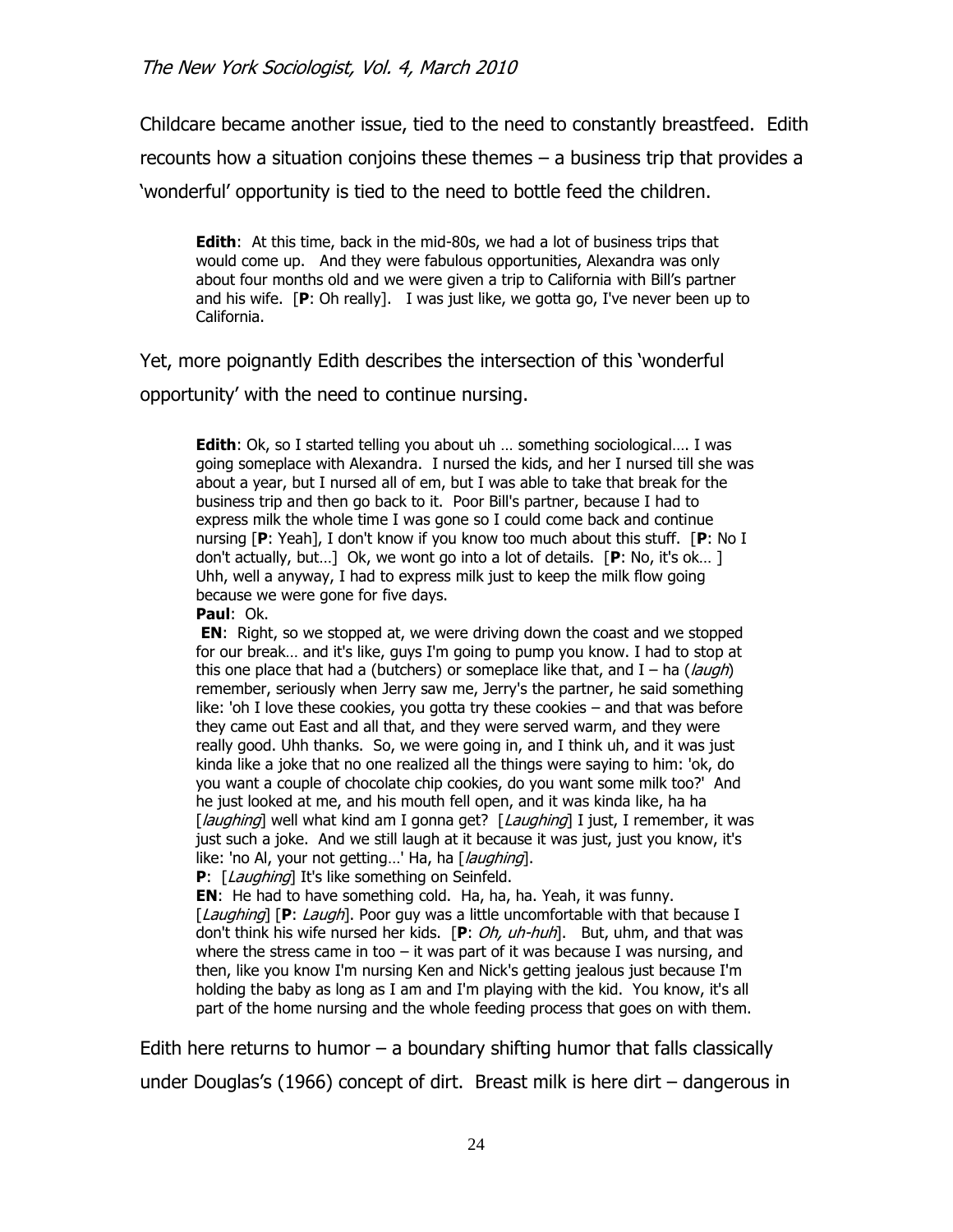the sense that it "practically" conflates the "anomalous" and the "ambiguous"<sup>8</sup> (Douglas 1966: 38) because it reveals a boundary crossed that is associated with privacy, home, childrearing, and domestic economy. Breast milk, in its own right, is not itself dangerous and only becomes potentially so when taken outside of its proper location and its symbolically "proper" context within the home. For Edith, one part of the humor here is the play on this anomaly: an "inside" that was taken "outside" and thus made anomalous, a boundary shift that is expressed as humor, itself a 'play' of boundaries. Breast milk *flows* through cultural codes of sexual difference, the social organization of childcare, problematic sibling jealousies, "wonderful opportunities," and "breaks" from nursing. Each of these are condensed, revealed, and connected in the humor, the very source of the humor lying in the new expressive moment that connects child care, assigned routine, sexuality, and its ambivalence. More poignantly, however, this humor reveals also the sensibility of feeling trapped – of requiring a critique.<sup>9</sup>

AD/HD also, like breast milk, draws together different elements such as cultural codes, sibling rivalries, and the gendered division of labor in a conjuncture that otherwise would not be made. That is, AD/HD ties disparate elements into a cohesive narrative fabric, precisely the mechanisms that links AD/HD discourses into the self. In contrast to the metaphor of breast milk, however, AD/HD also provides a foundation in social knowledge, a set of influential authorities vouching for this knowledge, and thus a less risky basis for the construction of other expressive moments. Relative to a risky, nonfoundational sense of humor, AD/HD articulates sanctioned authority, an explanatory stance, and a consistent set of names to be deployed for some of the problematic situations she has experienced. For Edith, AD/HD provides a flexible tool that *partially* explains both the withdrawal from the world of paid

 $8$  Douglas defines dirt as 'matter out of place' – it is the residue of an organizing symbolic system. She also argues, that while theoretically distinct, anomaly as a type of systemic residue and ambiguity as a type of double meaning are often conflated in practice.

<sup>&</sup>lt;sup>9</sup> Interestingly, the breast and specifically, breast milk, returns in another humorous context in Edith's discussion – she recounts how a member of the group made a hilarious joke at the gift exchange at the yearly Christmas party by associating a coffee thermos with a breast pump.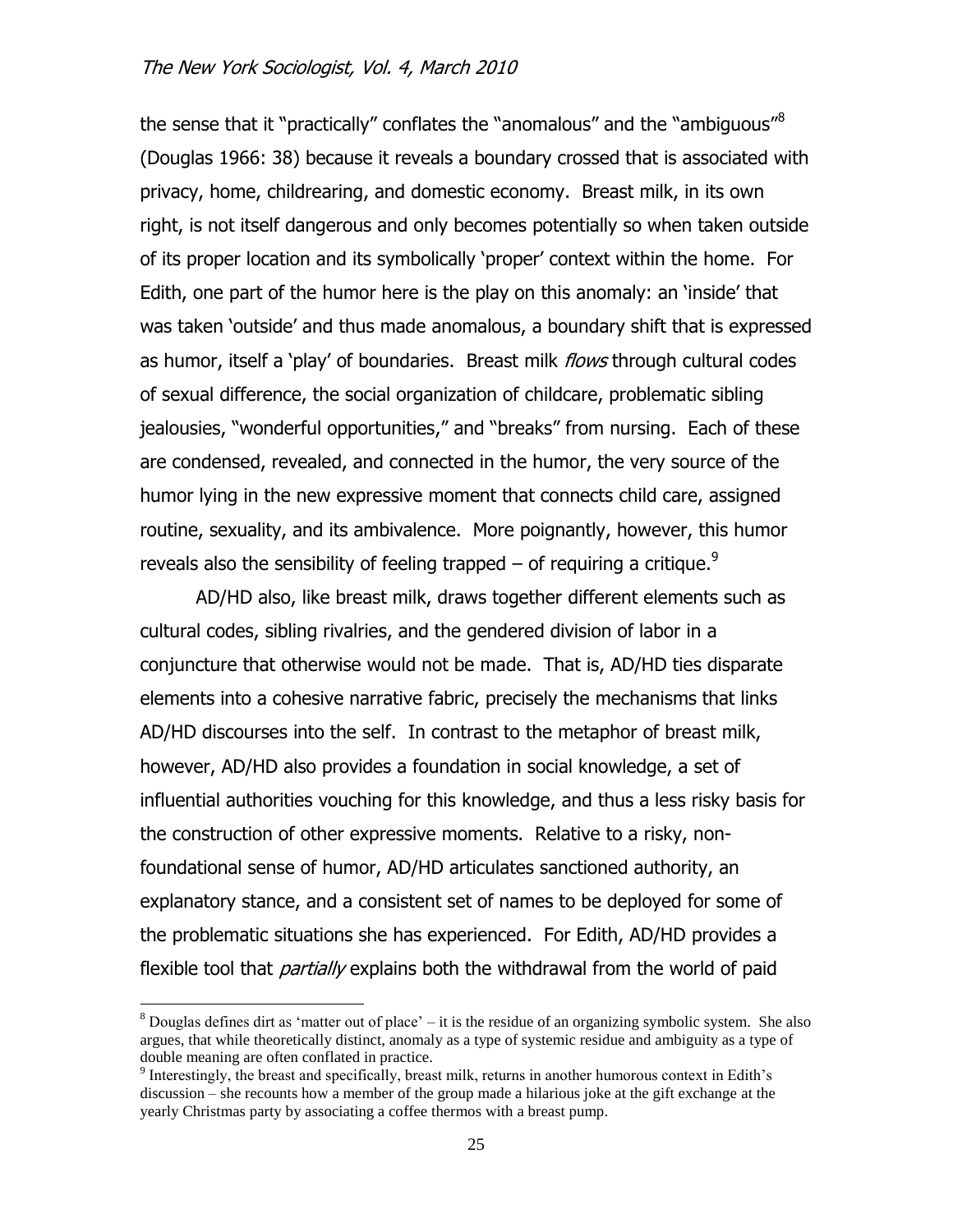labor (the "LD") into the expectations surrounding the traditional gendered division of labor and the language for articulating dissatisfaction with this arrangement.

#### **Danielle Newsome: Life Events and Weaving**

Danielle Newsome was also a founding member of the group, a status that members cherish. Married, 36, with four sons, two of whom are diagnosed with AD/HD, Danielle plays a sympathetic but also critically skeptical role in the group. She is more likely to question a line of action than others as she is assertive, resourceful, and direct. Though the group is nearly flat in terms of its hierarchical division – she is one of the higher status members of the group and well-liked – two other members explicitly regarded her as energetic and direct, and I infer that other members find her refreshingly direct in a similar way. This is a quality she shares in different ways with Edith, the group leader. The appeal of this quality is, in part, due to the overall framing of the group as time away from the household and the demands of family. It is partly founded upon an expressive logic made safe from the demands of presenting a "happy face" to the family and the world. The group is not however, composed of sad tales, gloomy complaints, and misery. These safe expressions find their outlet in humor that the others will comprehend (e.g., "these kids are driving me nuts…", "sometimes I wish they would just run away') that might appear inappropriately complex for the purposes of polite representations of mothering and family life.

Danielle is a college graduate and one of the more explicitly religious members. Her family of origin was relatively large, included eight children, had strong Italian roots, and was based in Midwestern city. Her father was poignantly presented as a "singing merchant" – she recounts that, as a frustrated opera singer, he incorporated singing into his repertoire and that this caused her great embarrassment as an adolescent.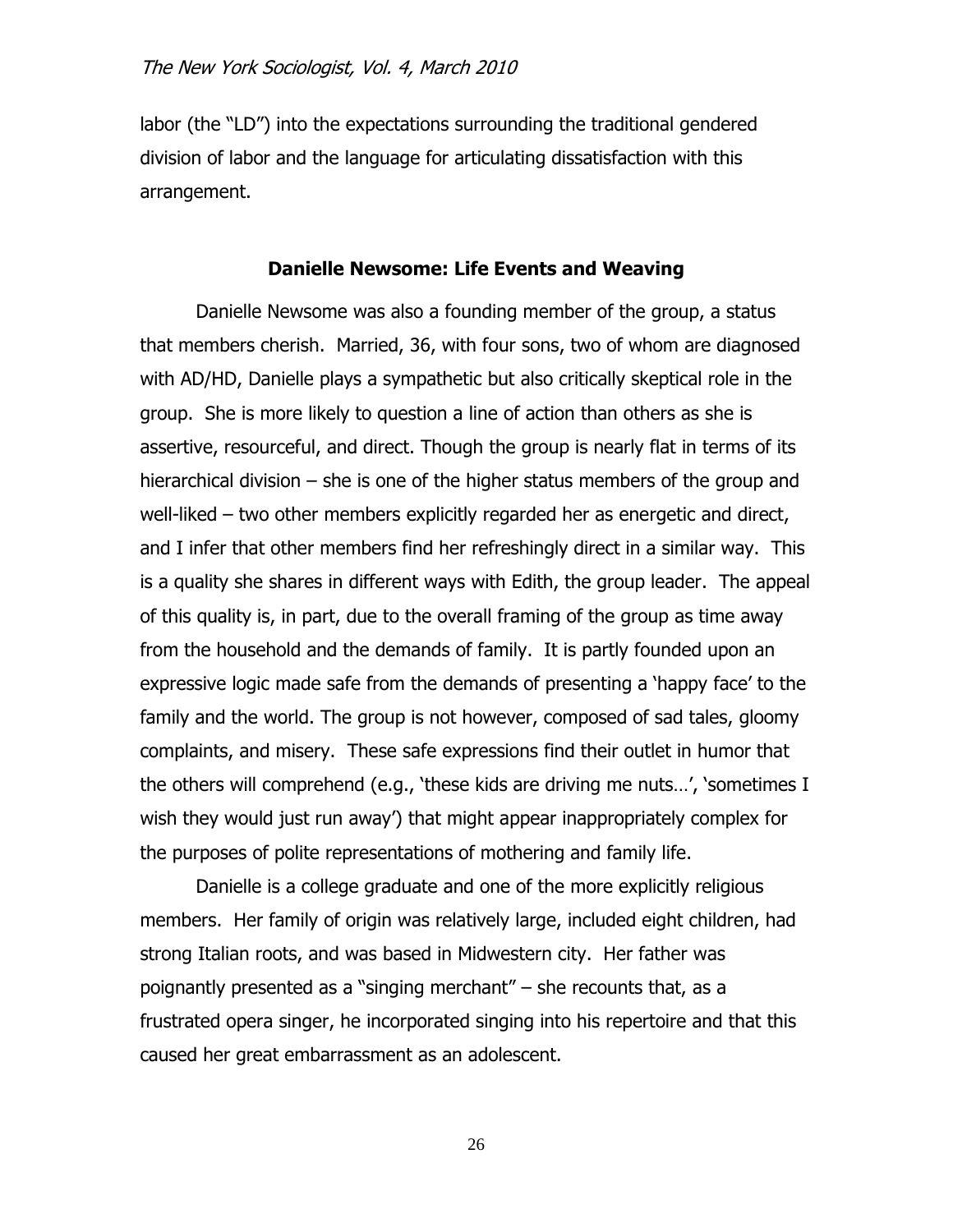Danielle also identifies with the disorder, but in a highly ambivalent fashion. She identifies AD/HD traits and qualities in herself and in members of her immediate family. At the same time, she is perhaps the most rebellious and skeptical of the members in regard to medication and the very objectivity of the disorder. It is this overall ambivalence that is parsed into extreme insights that are, in themselves, clear and unambiguous. Danielle was opposed to medication, arguing that they should be "outlawed" in the context of her experience with her son, yet was still open enough to try medication after she achieved her diagnosis. Again, Danielle openly questioned the facticity of AD/HD at one point, and at another she pursued her own official diagnosis with some anxiety as to the outcome and with a palpable sense of relief after achieving it. Yet, again, this relief was both accepted and undercut by her critique of the diagnostic methods used: they were insufficiently "objective." Overall, the vacillations of these moments are not due to a fickle personality, as these seemingly contradictory positions were established by nearly all members of the group. Danielle was, perhaps, together with Edith Nelson and others, among the most passionate members of the group, and she merely expressed more clearly the ambivalence within AD/HD discourses itself as these were entwined within different situations.

Two points incorporate the extension and the particular weaving of AD/HD: her family of origin and, like Edith, her marginalization within the paid labor force. In relating her family of origin to AD/HD, a global attribution simply explains her father"s "colorful" behavior in the past. She does, however, use this as other parents do: to both valorize, appreciate, and excuse this behavior. Her marginalization within the labor market is more complex, here she *implicitly* links AD/HD discourses to her educational trajectory while also countering resistance from her husband in her return to the labor market. Both are accounted for with the assistance of AD/HD discourses, but also like Edith, they are not globally or reductively accounted for – these are domains that are activated as AD/HD is woven through the accounts of the situations offered.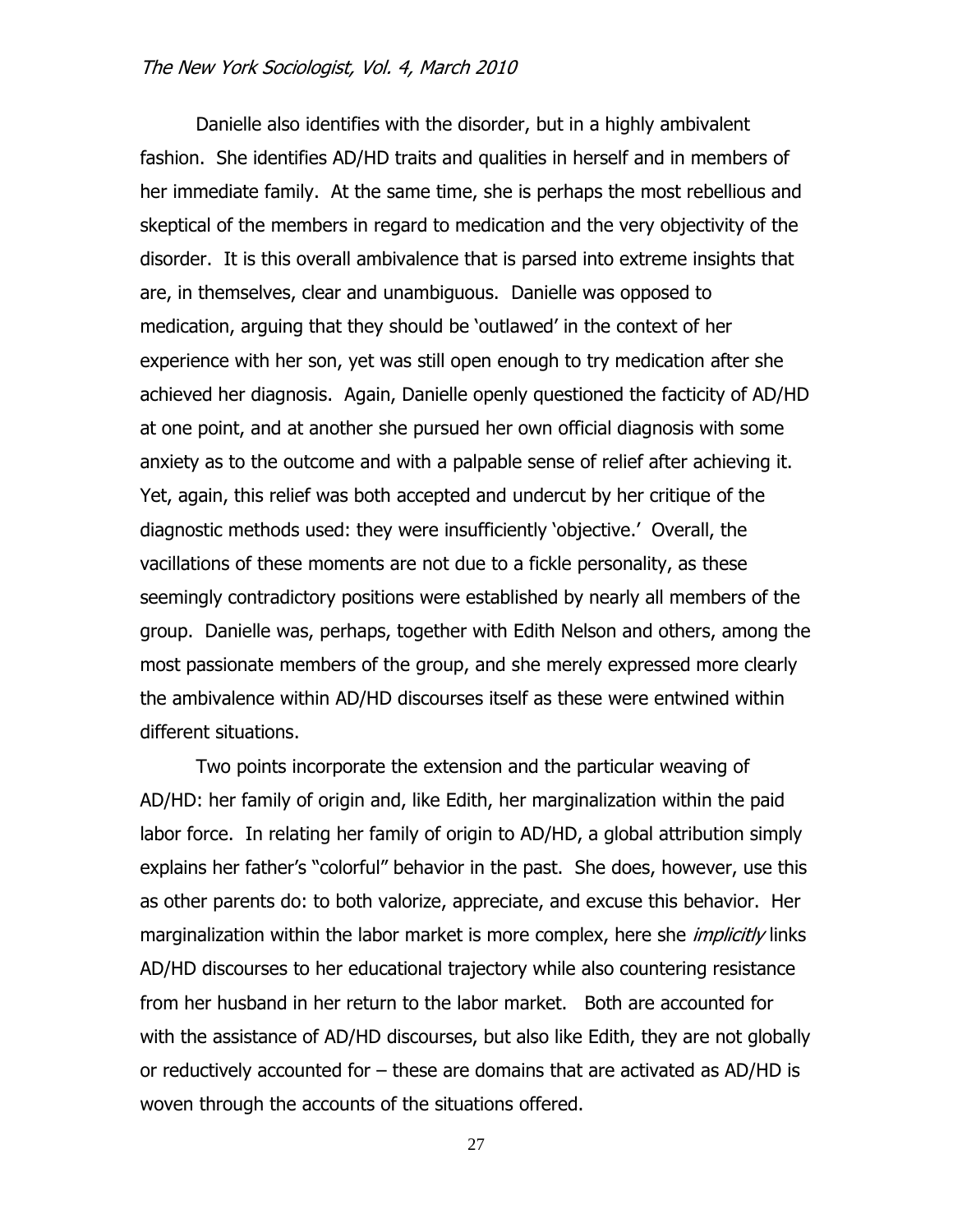In terms of her family background, her father's occupation and "colorful past" behavior was it seems, wrapped up within the global attributes of AD/HD.

**Paul**: In terms of your family's background, do you know what level of education your father and mother had? **Danielle**: He was not a high school graduate, so I don't know. Maybe ninth grade or tenth grade. He by the way was typical AD/HD, AD/HD uhm profile but back then they called it a bad kid, you know. He had all kinds of trouble in school - real free spirit. As far as my father's mother - you mean my parents right? [**P**: (Nod yes.)] Yes - my mother uh finished high school.

His behavior, while eccentric, is also wonderful given the hindsight of adulthood. His formal occupation was a "street peddler," though he initially "wanted to join the circus," and maintained a "very colorful past." But, through marriage and nine children, he more or less settled down and became a singing street peddler.

**Danielle**: So, he was... that's how he raised all of us. So he went as a street peddler, and went and sang operatic songs from his van ringing a bell, and people would come and buy bread and donuts.

Danielle also wrote an article in a local newspaper on the basis of her father"s profession. While this occupation was embarrassing as an adolescent, it was cherished in adulthood. AD/HD here, as elsewhere, is employed as both an explanation and a valorization of a specific, creative difference. This quality of AD/HD discourses are relatively new, but prevalent facets of the public frame of discussion for AD/HD were evident in both in the self-help literature and in the public discussion in the support group. AD/HD is linked to creativity, intelligence, and spontaneity – attributes that recontextualize the traditionally emphasized aspects of AD/HD as a disability defined by what it lacks.

In a later interview, Danielle further describes the diagnosis from this frame.

**Danielle:** The problem with attention deficit, in making it this kind of disorder, I think is a mistake, especially where kids are concerned. [**P**: Uh-huh, Mm-huh]. Because it"s really a style of learning and a style of living, and instead of making it wrong, it's like... it's like making somebody who has a disability, a physical disability and making them do things the same as someone without the disability, just because. [**P**: Uhm-Hm]. When, if you just embraced it, and embraced what, what uhm, uhm  $-$  embrace the fabulous gift and let the rest of it go  $[P: Yes]$ , you would instead be - ripening the fruit instead of picking a green tomato. And,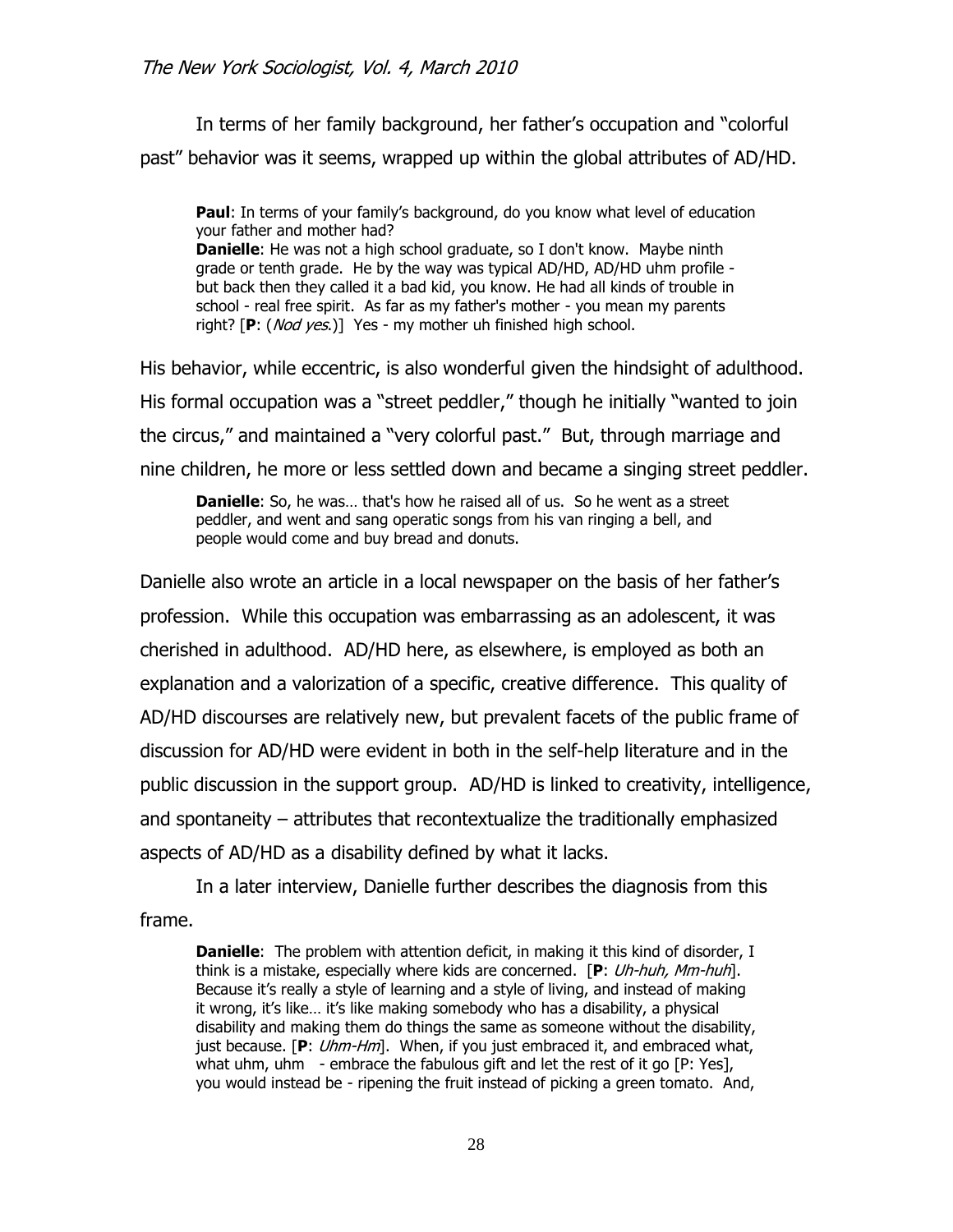and artificially ripening them like they do in the winter time. Because you need those tomatoes, and they are red, but they taste green still [*laugh*].

This frame within the discourse is intriguing because it plays on the ground of morality that always accompanies illness, as those who study the sociology of health and illness have understood since Parson's concept of the sick role.<sup>10</sup> In this framework, illness already entails a relaxation of traditional responsibilities if it is sanctioned and pursued with authorized personnel. Doctors are already moral agents in this sense because their sanction of illness allows for a delimited relaxation of normative conduct. In this inflection of AD/HD, linked to a "freespirit" and opposing this to being "called a bad kid," an obvious reversal is occurring. Illness is not merely a relaxation of normative expectations – a type of officially sanctioned looseness in the applicability of other norms – but also emerges as a positive counter-norm that offers a definitional challenge.

Danielle maintained a flexible engagement with the paid labor market: "I've always worked, since I was fifteen years old, I've always had a job. Except those six years I was home with my kids - recently. I've always worked." Consistent with the findings on interrupted work experience for women tied to the gendered division of child and house care, Danielle experienced some frustration in returning to the labor market after a six year hiatus (Gerstel & Gallagher 1994). While she had been consistently involved in volunteer work over these times, as most of the other women were, she had just re-entered the paid labor force in the 2002-2003 period. After some false starts, she was able to secure a position working in customer service for Edith"s husband"s firm. That this employment was predicated on a contact made within the group reinforces the sense that her networks ties were situated outside the labor force due to this hiatus.

**Danielle**: No, I was driving today, and I'm driving and I'm thinking ahh - this is not right. This is not the right thing for me, but I'm gonna keep doing it because what else am I going to do. It's really hard to get professional, part time, you

<sup>&</sup>lt;sup>10</sup> Parson's of course both normalized and totalized this insight in problematic ways. However, the link between illness and morality, stripped of its systemically totalizing framework within structurefunctionalism, remains a powerful one.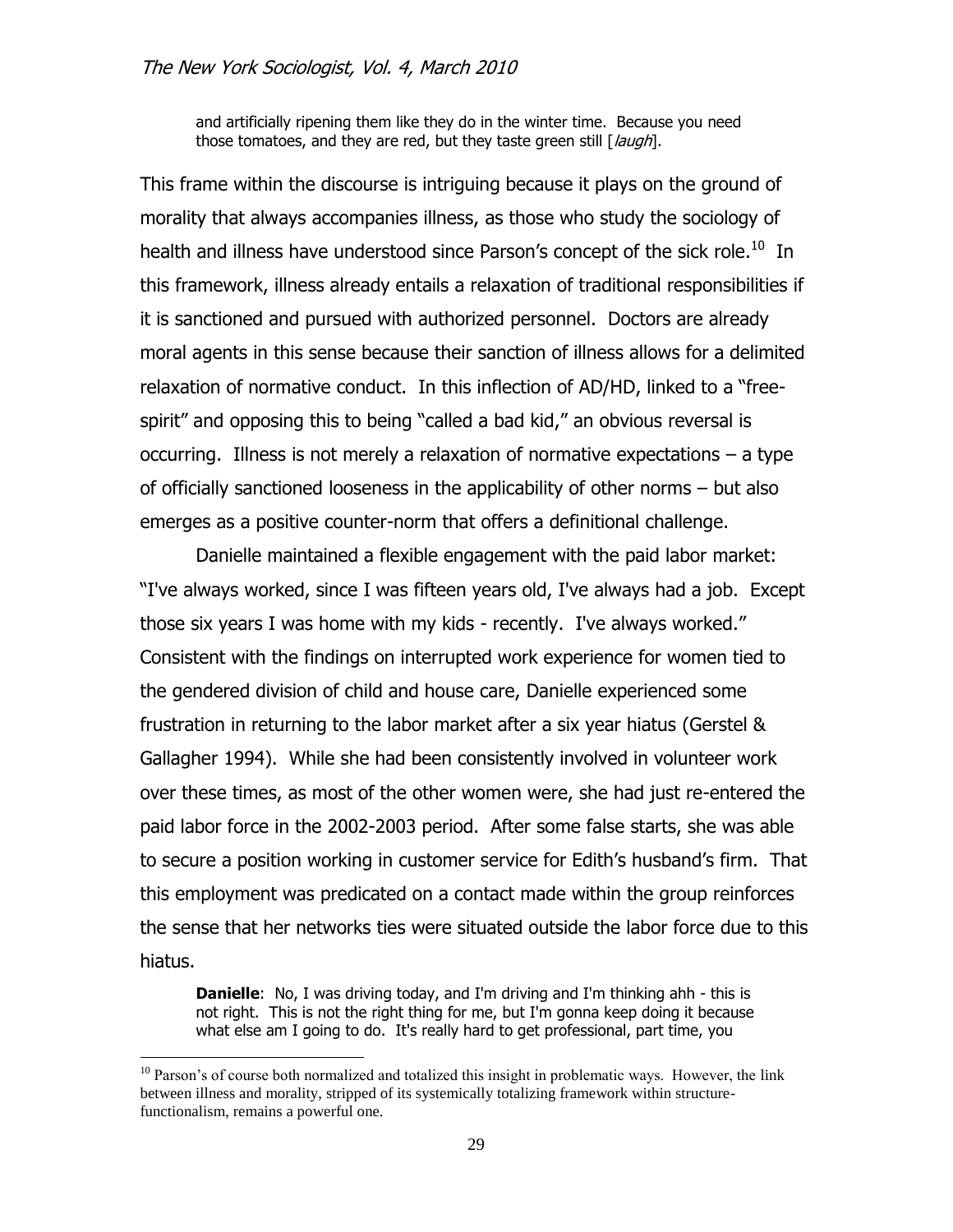know it just is not out there. I mean, it is, but you gotta be so connected that a lot of times your working full time and then you come back to a professional position, they might let you job share or something - but to pull something out of the blue is ... really difficult... really difficult.

While the workplace was adequate, she was somewhat disappointed given her education. "People are very nice, the pay is great, part time, very flexible around my life but, it's very, it's very clerical. I feel like I'm a little overqualified for the job – customer service you know." One year later, Edith had left this job and was returning to a local university to earn her Masters in Library Science.

AD/HD enters this emerging account in relatively oblique ways: first, there is a positioning relative to her educational experience that implicitly draws upon AD/HD narratives<sup>11</sup> to help explain the marketability of her degree. Second, AD/HD is enrolled within the gendered organization of the household, which, in Danielle"s case, entails a resistance to her pursuing a Masters degree in the evenings for the disruption to the household routine. These plans to pursue education – a solution to the frustration she experiences in the labor market – are co-emergent with her seeking an official diagnosis confirming her identification with AD/HD. These are elements of a change; while neither explains the other, AD/HD is interwoven through this process and, drawing on Latour"s perspective, might be understood as an ally that is enrolled in this change process.

In asking about Danielle"s education and life course, Danielle relates that AD/HD caused an interruption in her college experience.

**Paul**: You did say that you were a psych major. Did you … finish… Danielle: Yes, I had a dual major in English and Psychology - it took me nine years though.

**P**: Why did it take ...

 $\overline{a}$ 

**DN:** Because I got it too - but I'm not diagnosed. I had a hellish time in school. [**P**: Did you?] Uh-hum. It was so, so much, and if your not focused and someone's not there to direct you - I was just so overwhelmed. Oh my God I remember - as a kid you know. And then I went back. I went in 84, and then I quit in 86, half way through it, I mean I quit in the middle of it because I was just... freaked - and then I worked for a couple of years.

 $11$  Narrative conventions are also part of the broader AD/HD discursive object, AD/HD is not however reducible to these narratives.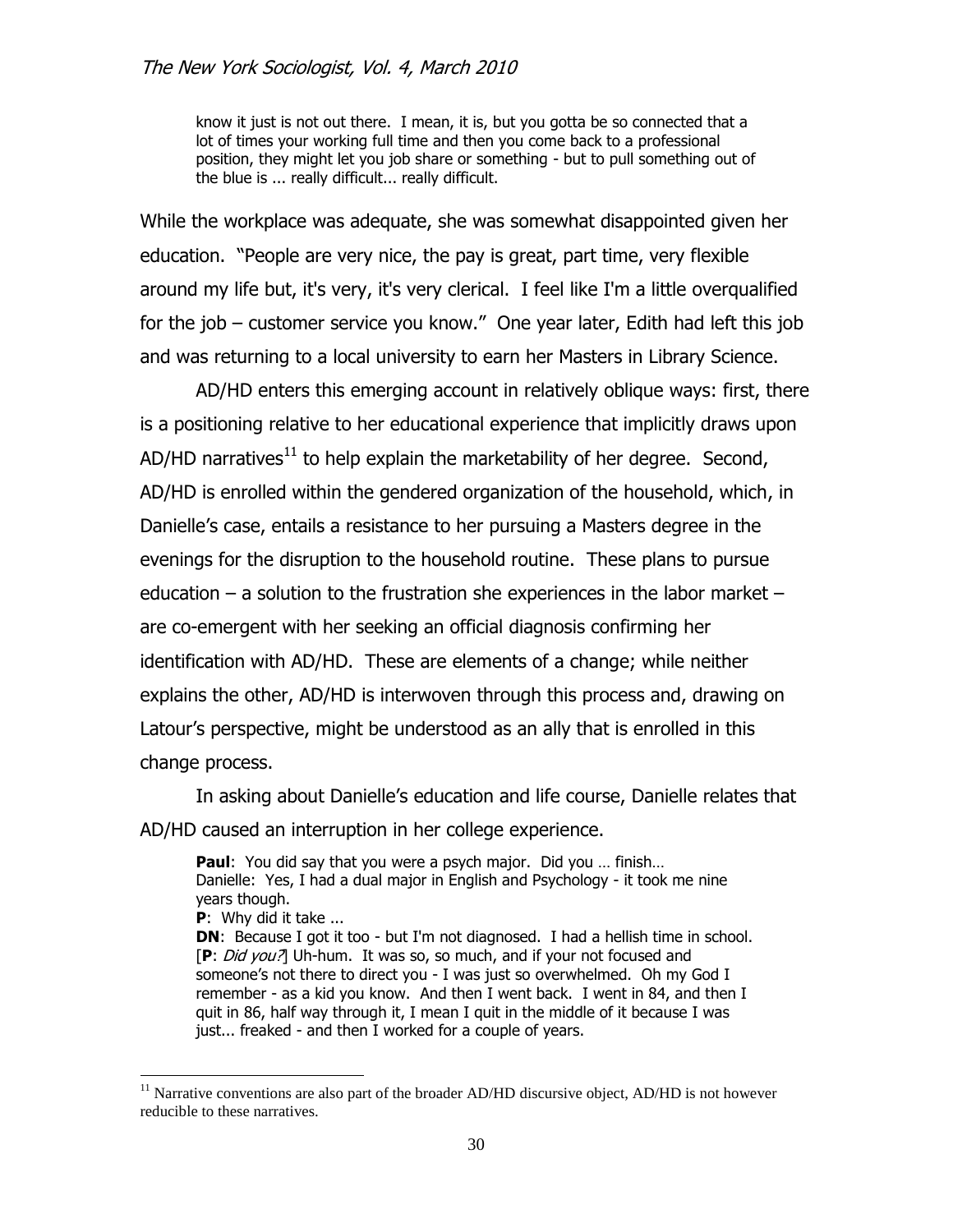The technical material she was pursuing was the overwhelming component of

her education, yet she felt embarrassed not finishing her degree.

**Danielle**: I felt like God, I've got fifty credits and I'm doing secretary work.. And then one day, this one of the professor that I really liked - went to English one of the English professors walked in and I said, "Oh, Dr. Shelton, hi." "Oh, you work here now." "Yeah, but you know what, I'm going back." And I said that, just because I saw him and felt like such a jerk - so then I did. I took one class, then I took an English class and I said, this is cool because you read and write - which I love to do - so. And then, the psychology was like - that's interesting too, so I did that. So, I needed to be doing more of that BA stuff, not the BS stuff. Yeah, yeah. It was too boring.

**Paul**: Did you do well with the humanities?

**DN**: Oh, I did great. My last couple of semesters, my cum was like a 3.8. I mean, I was taking like 18-20 credit hours...I did fabulously. Wow. I had some courses I was exempt from exams and, I did very well. You know, I was focused and it made a difference. And I was interested. Like my son, that was the AD/HD, he's umm, he's umm very bright, his IQ, everything has been tested and his uhm, you know, they tested him for learning disabilities and there's nothing. Nothing shows up. He's very bright. But he just, you know, he doesn't like school. He does, he's got like 70s and 80s - never studies for anything. I mean, he does pretty well for never studying for anything, but.

**P**: Smart kids can do that...

**DN**: I know what he's going through cause I went through the same thing when I was in grade school. You know so.

**P**: In other words, you can do pretty well if ...

**DN:** Yeah. I never studied. I think that's why college was such a slap, because you can't - you can't. [*laughs*] You can't really get by on not studying, I mean I guess if you're a communications major. [*laughs*] [P: *laugh*] Oh that was bad, ok.

**P**: They also say sociology [*laugh*].

Danielle"s success in school is all the more remarkable because on returning to evening classes, she had been married, had her first son, and became pregnant with her second child during this return. Upon graduating, she began working after her sons were four and six, old enough for full time pre-Kindergarten and Kindergarten. Of course it is difficult to ascertain whether she recounted due to dislike for the job she held or her husband"s desire for another child, but the consistent pattern was that of child care duties organized around her four sons. This structuring of the household and childcare entails and presupposes the structuring of gender and the positioning of her continuing education as an extra-familial pursuit, giving rise to pragmatic situations that must be managed, either dutifully or creatively.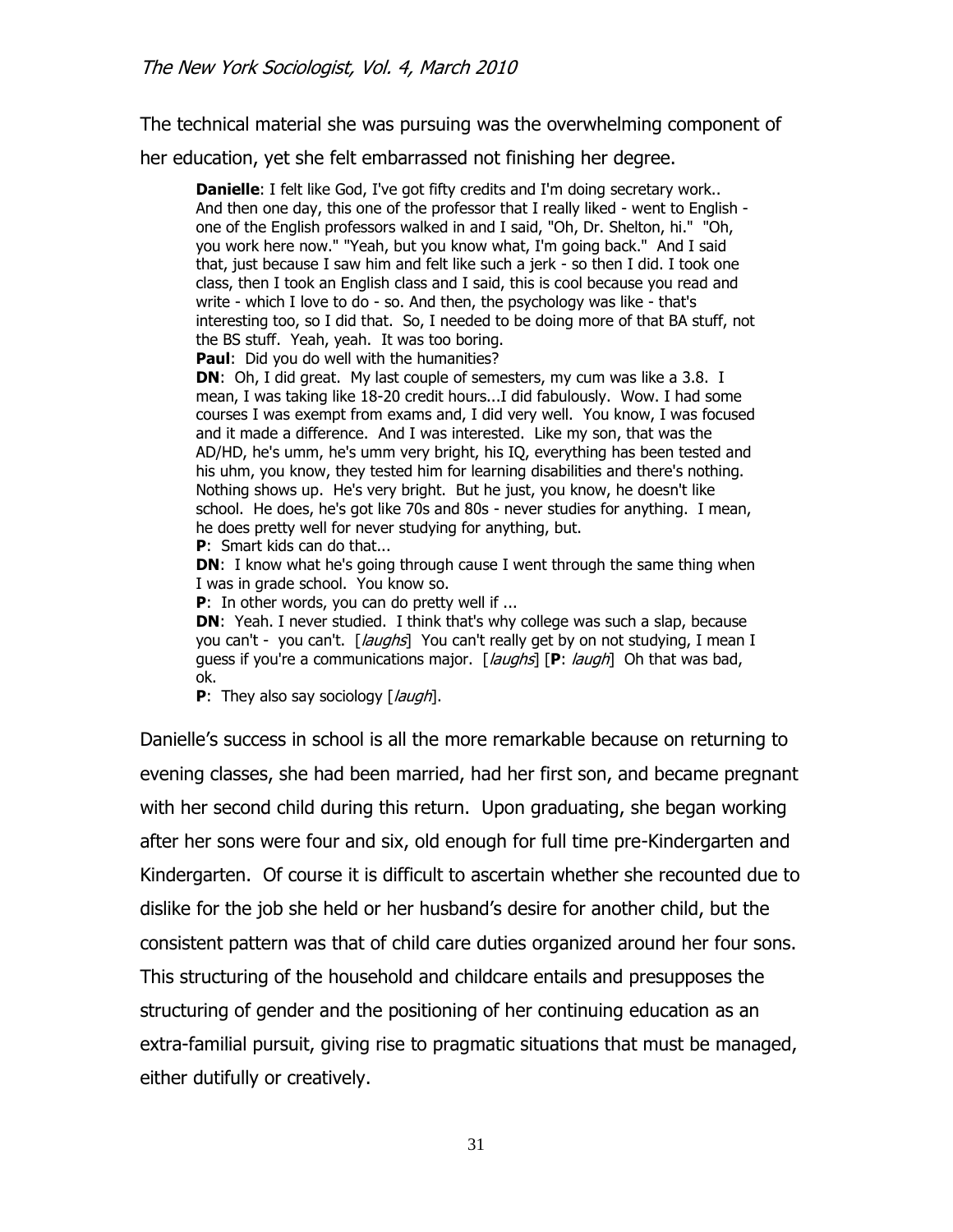**Danielle**: [*after graduating*] I went back to work for two years, so my kids were... six and four. My two older ones were six and four. So the one was in school, and the other was in full day pre-K daycare. It was fall so he was in pre-K day care then. So then, I did that for a year, and then, got a promotion and didn't like the job, and my husband was bugging me to get another kid. So, we had another kid. So then, that would have been [inaudible]. And then I had the baby and I didn't go back. So, then that's my Brian who's six. So I had him, and a year and a half later I had Mike. So, I have two older ones and two younger ones. So then, after I had Brian I stayed home, and I've been home until Mike, my youngest went to a full day for his pre-K at the same school my kids were at. So, I decided - I mean I just returned to work last month.

It was this family care that, in part, prevented her from pursuing graduate education. Danielle"s relatively brief recounting of her trajectory rolls various points into a pragmatic sensibility that links and de-links certain elements. Earlier, she valorized an abstract and decontextualized notion of responsibility and work ethic and the fit between her area of study as the predominant factors that contributed to her later success. What was excluded from this account was the demands of childcare. AD/HD enters as an item that is linked to multiple items at once: her native, creative intelligence, the good fit between her personality and the humanities, and her self-perceived disengagement in her first years at school. Certainly, AD/HD is not employed as a global agent in the life course patterning, but it does emerge as a flexible set of traits that enter into and help compose other accounting processes. AD/HD accounts for her settling for a degree other than the one she sought, and she sarcastically understands it as a limiting factor in her current employment. (ND: "Yeah, very marketable degree. [laugh]") .

AD/HD emerges as a small component of this recounted trajectory among other factors, such as childcare, dislike of a new position, and other choices. For example, she did not want to pursue an MSW because she thought, mistakenly, that this would entail working with a prison population. This notion was incorrect, but the prospect of working with a prison population was morally offensive – these are "pathetic people" and the prospect of working with this group was too depressing. This is perhaps a telling attitude that is premised on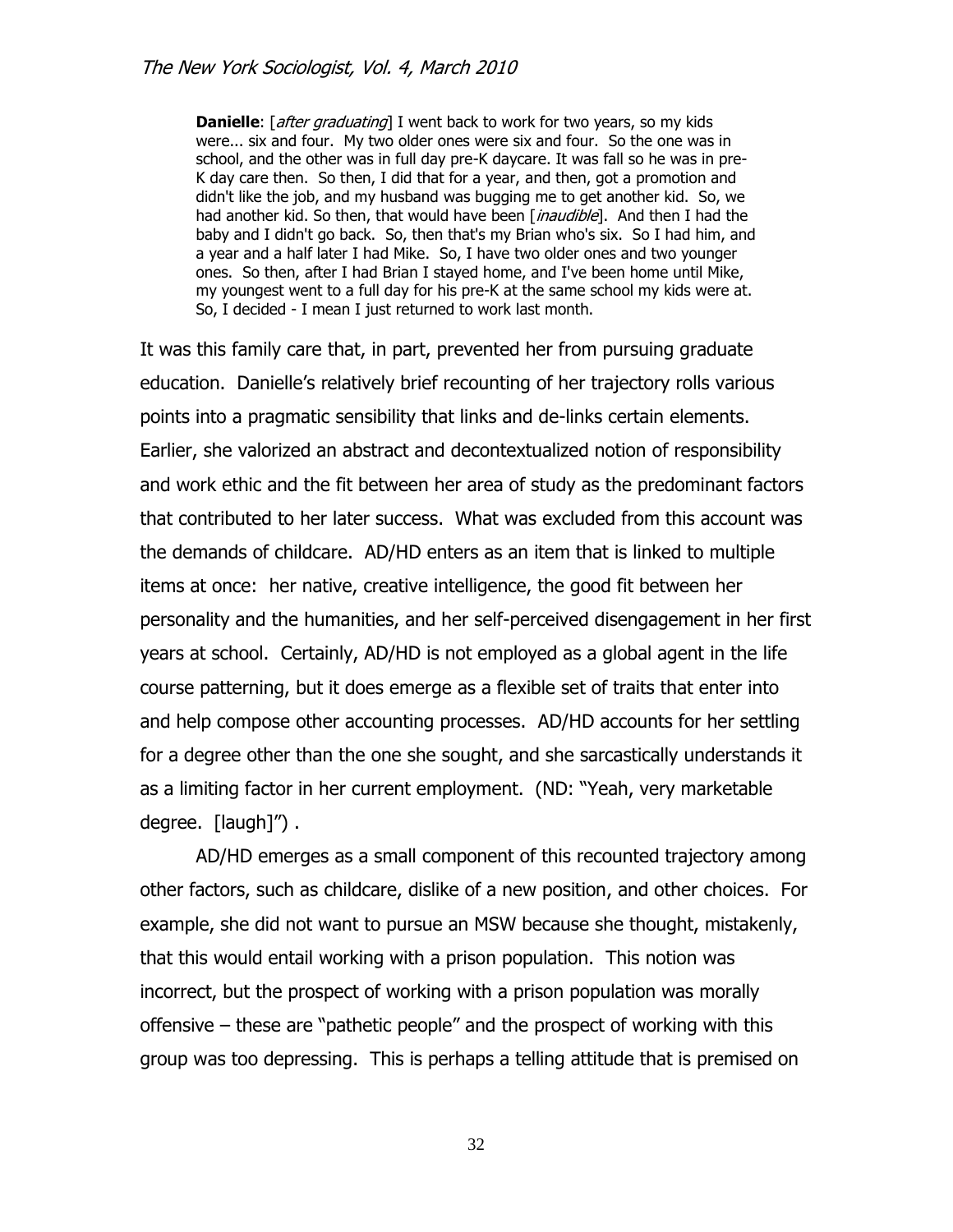the perception of individual responsibility, an attitude that emerges in the discussion of the ambiguities surrounding the concept of illness in AD/HD.

If AD/HD is a minor characterization or set of attributes in recounting the past that offers flexible assistance with other narratives of responsibility in Danielle"s description of her educational and work trajectory, it emerges more strongly in her account of the present. As with Edith, AD/HD discourses are not globalized – but they do "touch" and reveal other virtual constructs. Danielle here, after beginning a medication regime, notes a certain difference in her otherwise tired acceptance of the demands on her time.

**Danielle**: My boys will be asking me, like they do, all day long. And I'm just feeling like, I don't know -" would you stop asking me to do all these things." Whereas normally, I would feel annoyed but I wouldn't show it to them. Like you know what part of it is, is that the medication is giving me more energy, and because of that I have the energy to talk to them. Whereas when I"m not on medication, I'm so tired I don't respond because I don't have the energy to. [P: Yes, huh]. That's what I think is going on. So, in other words, when I have the energy I'm a real bitch [*laughs*]. [P: *laugh*]

In our second conversation, a mild resistance to her plans to return to graduate school for her Masters in Library Science entails a new set of situational attributes: her husband"s resistance to the idea and her childcare duties. Speaking immediately after her "risky" diagnosis, Danielle has an improved sense of confidence.

**Danielle**: So yeah, I'm looking forward to it, my husband is not – uhm – looking forward to it. .... Oh he's just worried about financing it, but you know I'm not because I have faith that everything works out. I"m doing the right thing, and I"m hundred percent sure this is the right thing. I probably should have done it sooner, but I didn't for whatever reasons, mostly busy with children.

At the risk of over-interpreting Danielle"s own fragmentary accounts, a certain tension among types of accounts and attributions of causes is revealed in our interviews. Broadly, these might be categorized as the decontextualized narratives of absolute personal responsibility, descriptions of situations in their various facets, and the entrance of AD/HD as a flexible and minor form of explanation that operates within and through these other forms. AD/HD is both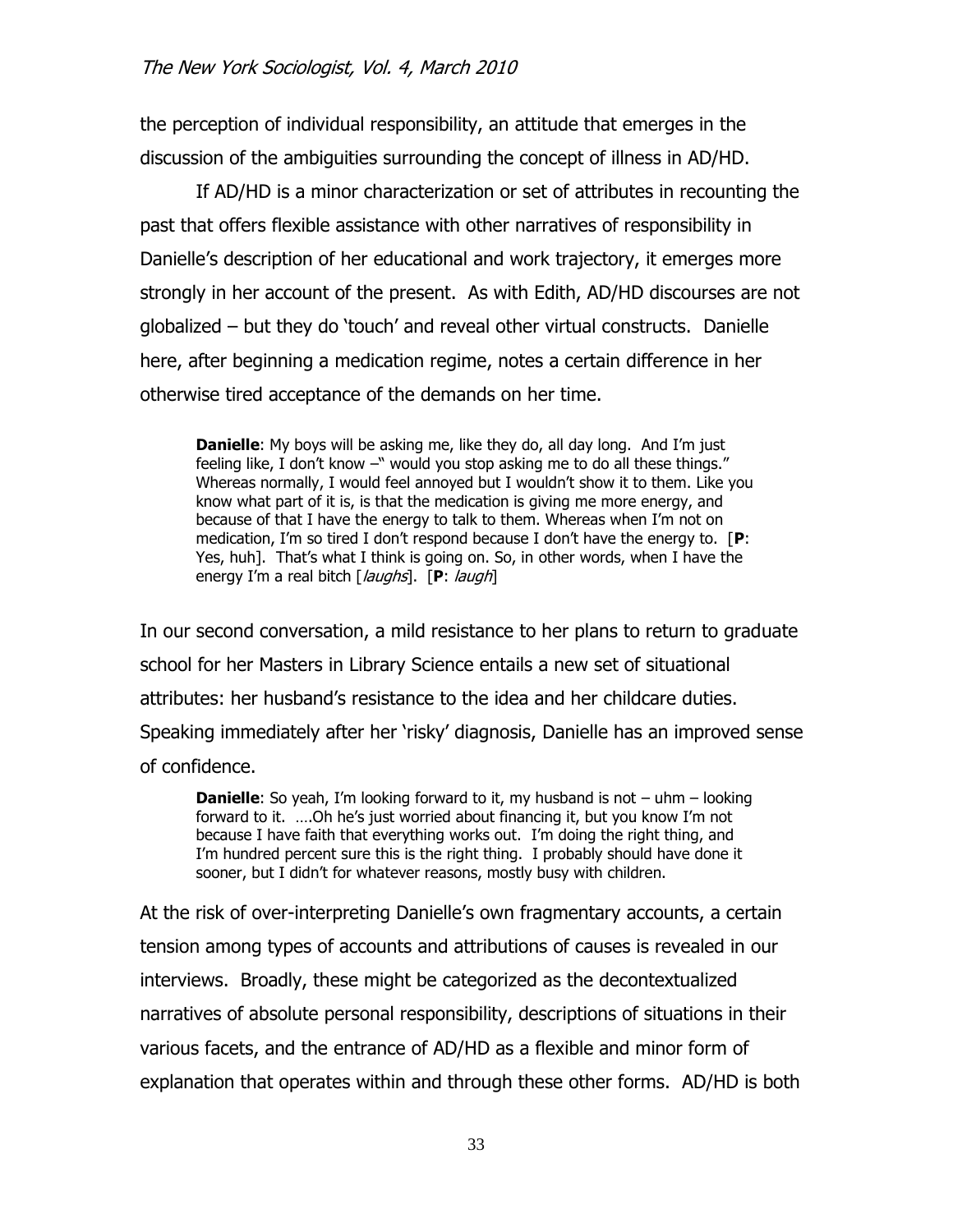flexible and situational enough to provide a global account for her family of origin, introducing *both* an acceptance of certain dominant, institutional norms and a counter-valorization of others. In addition, AD/HD provides a minor accounting for her personal responsibility for situations of the past – precisely as it does for Edith.

#### **Discussion**

The conclusions that I draw from this delimited review of those narratives strongly identified with AD/HD in the larger group are simple, yet they problematize both scholarly and popular conceptions of what AD/HD is. First, AD/HD is woven into and through the narration of the individuals" histories, which constitutes a *memoro-politics* of the individual. Second, this weaving decomposes certain aspects of AD/HD as a discourse, and it does not always operate as a "whole" entity in these deployments. Third, even when AD/HD does appear as a global attribution, this remains highly turbulent and dependent upon the hues and contexts of its articulation. Fourth, AD/HD is not only decomposable within particular situations, but is also tied to mobile attributions that are appended to diverse situational entities that include institutions, the self, and others. Fifth, AD/HD is thus attached to situations that conjointly express it and which it illuminates.

It is clear that AD/HD, for those who speak it, operates as a countermorality that is entwined within particular situations. This implies that AD/HD discourses are capable of recomposing the norms that operate within specific spheres of expectations. In these recounted life-events, AD/HD plays a central role in both self and situational descriptions, but it does not do so in a simple manner. In the attribution of self, AD/HD as explanation is situated next to other explanations, while in the major arch of the life-course, AD/HD explanations and descriptions enter into relatively stable relations with other factors and quasi-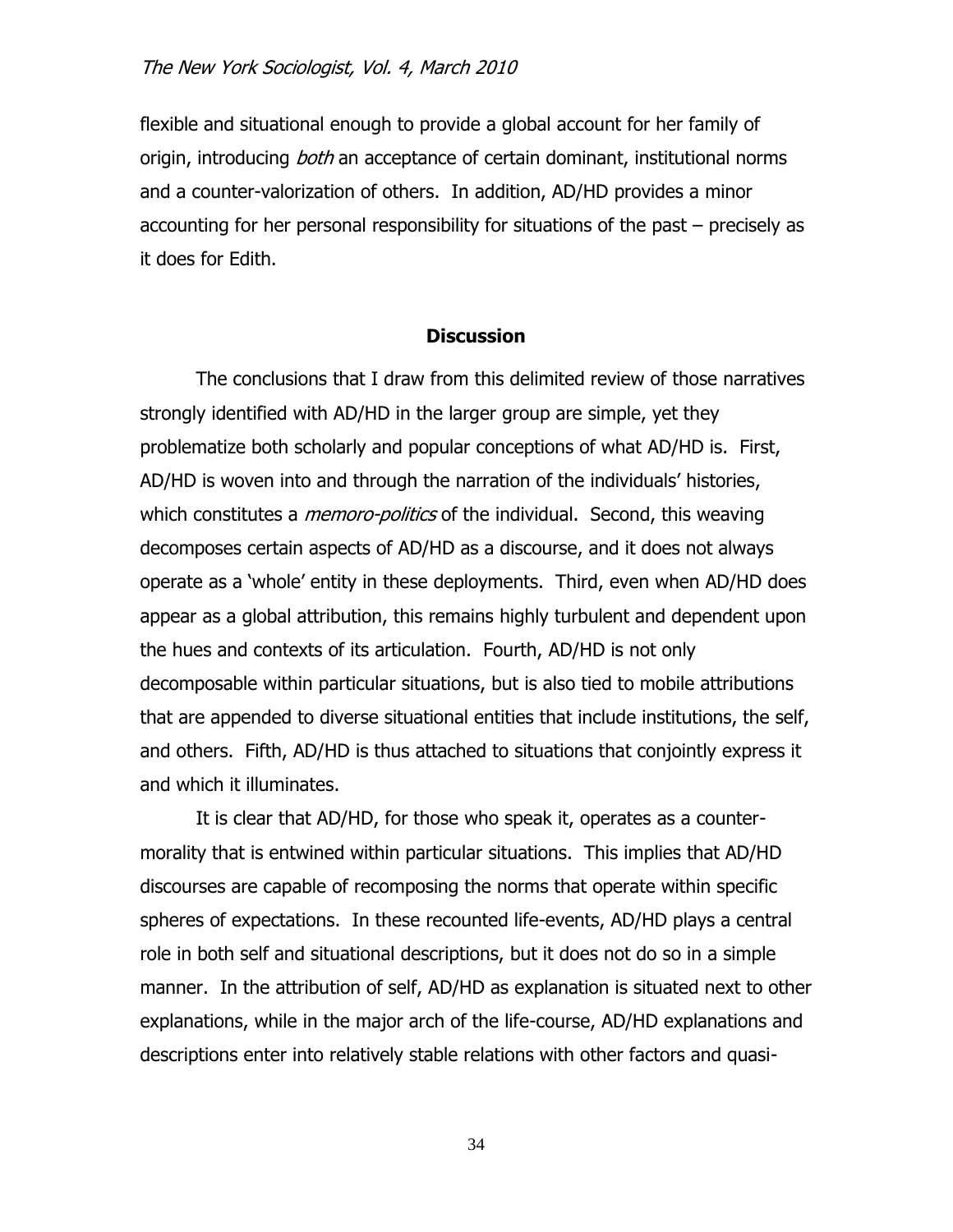explanations. Overall, AD/HD is deployed within situations in both direct and indirect ways and in descriptive and explanatory ways.

Interestingly, AD/HD enters into relations with other explanatory factors and does not fully extinguish them. The appeal of the AD/HD diagnosis is clear: it offers a concise operational explanation for the symptoms that then explain the various situations they arise in. In this regard, AD/HD is a powerful device. It is neither totalizing in the scope of what situations it can explain and account for, nor does it fully exclude other explanations. The explanatory power of AD/HD stems from its structure: a stable cause in search of situational effects that is rooted in broader, authoritative knowledges.

Even in these brief segments, AD/HD emerges as an empirical phenomenon – a set of statements – that relevant contemporary perspectives highlight inconsistently. Each misses one or more facets of the phenomenon. AD/HD is not precisely a claim (Spector & Kitsuse 1977) because speakers do not clearly establish that "something be done", and moreover, do not themselves institute the grounds on which the claim arises. AD/HD is likewise not a cognitive "frame" (Benford & Snow 2000), for the cohesiveness and systematic qualities of a framework are entirely missing. AD/HD emerges here in a dispersed state that entwines very different situations for speakers. While broader, more general tendencies – in particular the mapping of professional relations and the instantiation of a liberal, pro-parent form of childrearing – might be usefully understood as framing devices, these frames drastically miss the complex of situations, the interventions, and the ambiguities that AD/HD explicates. AD/HD is certainly not an ideology for similar reasons. Because the forms of domination that might be justified and instituted through AD/HD languages are quite varied and open, AD/HD is *deployed* in heterogeneous types of relations (Snow 2004). While it is also true that certain medicalized relations between children and parents are supported in the main (Conrad 1972; 1992), even here, parents' consistently question  $-$  both openly and privately  $-$  the use of medication and the general issue of the treatment of children in highly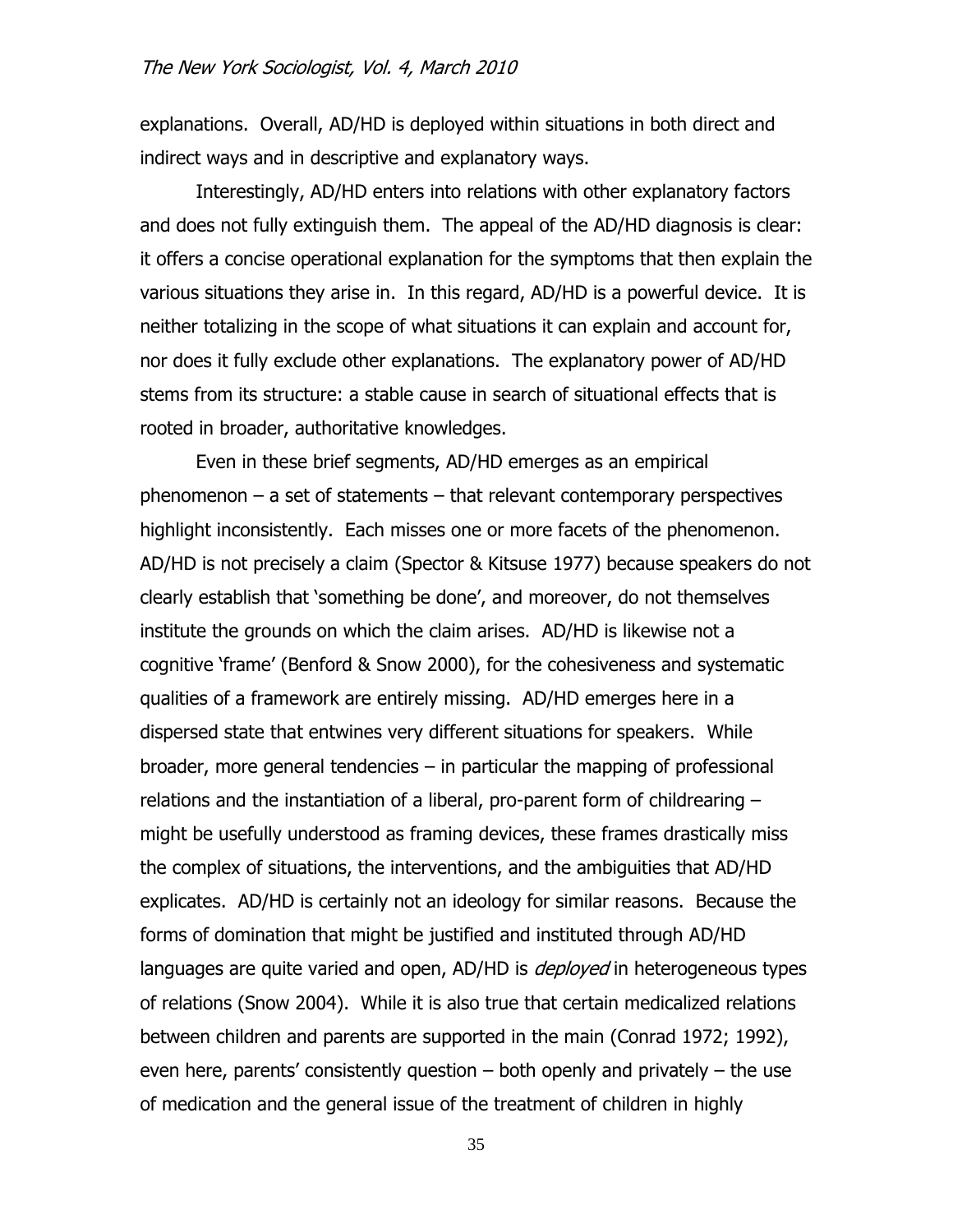complex ways. Indeed, if a collective mindset is present in the group, it attempts to articulate a complex version of children"s rights. Finally, AD/HD is not an identity in the traditional use of this term (Hall 1996). While identity clearly does emerge at a broad level of formally "being diagnosed" and at the informal level of identifying with AD/HD because it explains so much, these modes of identification are the abstract forms within which different, specific, concrete interventions are made (Malacridia 2002).

It is useful to think of AD/HD as a cultural object – this metaphor entails a spatiality which is a multi-dimensional form of relationality. As much as physical objects can touch, or be laid close to or distant from other objects, cultural objects also have a varied form of relationality that is not prefigured "within" the object itself. In general terms, the snippets of Edith"s and Danielle"s life stories strongly imply certain themes that recur with the Active group: an accounting generated for a sense of exclusion that emerges in life-course narratives that might, in an analysis of historically sedimented social relations, be associated with the traditionally gendered organization of the familial domain and the problems this generates.

#### **References**

Benford, Robert D. and David A. Snow. 2000. "Framing processes and social movements: An overview and assessment." Annual Review of Sociology 26:611-639.

Conrad, Peter.

 $\overline{\phantom{a}}$  .

 $\overline{\phantom{a}}$ 

- 1975. "The discovery of hyperkinesis: Notes on the medicalizaiton of deviant behavior." Social Problems 23.
- 1992. "Medicalization and social control." Annual Review of Sociology 18:209- 232.
- 1999. "A mirage of genes." Sociology of Health and Illness 21:228-241.

Conrad, Peter and Deborah Potter. 2000. "From hyperactive children to ADHD adults: Observations on the expansion of medical categories." Social Problems 47:559-582.

Deleuze, Gilles. 1990. The Logic of Sense. New York: Columbia University Press.

Douglas, Mary. 1966. Purity and Danger. London: Routledge.

Foucault, Michel. 1972. The Archeology of Knowledge. New York: Tavistock.